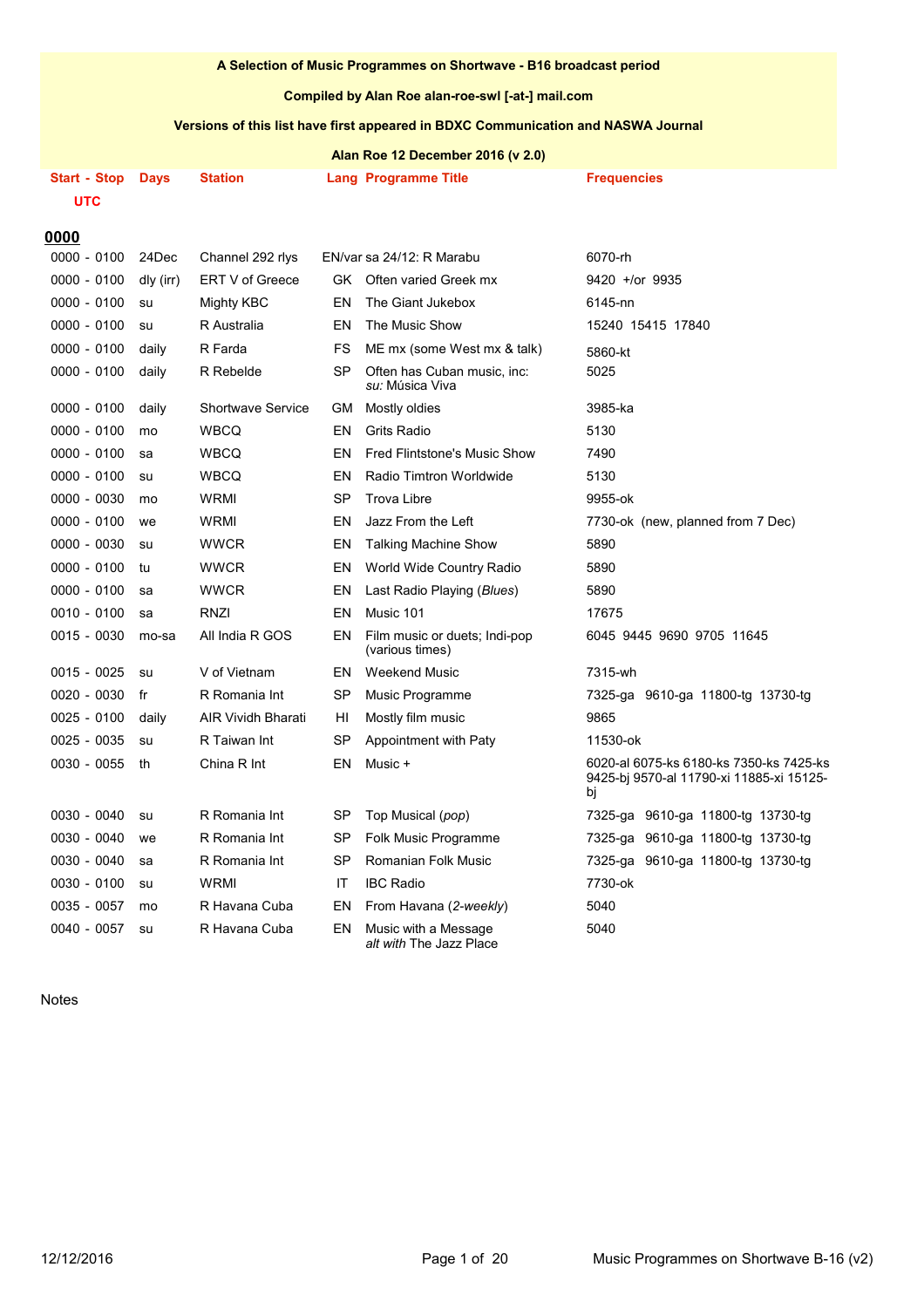| <u>0100</u>   |           |                           |           |                                                       |                                   |
|---------------|-----------|---------------------------|-----------|-------------------------------------------------------|-----------------------------------|
| $0100 - 0200$ | daily     | <b>AIR Vividh Bharati</b> | HI        | Mostly film music                                     | 9865                              |
| 0100 - 0200   | 24Dec     | Channel 292 rlys          |           | EN/var sa 24/12: R Marabu                             | 6070-rh                           |
| 0100 - 0200   | dly (irr) | ERT V of Greece           | GK.       | Often varied Greek mx                                 | $9420 +$ /or 9935                 |
| $0100 - 0200$ | su (irr)  | Mighty KBC                | EN        | The Giant Jukebox                                     | 6145-nn (occassional)             |
| 0100 - 0200   | daily     | R Farda                   | FS        | ME mx (some West mx & talk)                           | 5860-la                           |
| 0100 - 0200   | daily     | R Rebelde                 | SP        | Often has Cuban music, inc:<br><i>su:</i> Música Viva | 5025                              |
| $0100 - 0156$ | su        | R Romania Int             | RO.       | As We Like! pt. 2 (Club/party)                        | 5910-tg<br>7340-tg                |
| 0100 - 0156   | mo        | R Romania Int             | RO        | Zi-le D-Alead-Ale Noastre (Folk mx)                   | 5910-tg 7340-tg                   |
| 0100 - 0200   | sa        | RNZI                      | EN        | Music 101                                             | 17675                             |
| 0100 - 0200   | daily     | <b>Shortwave Service</b>  | GМ        | Mostly oldies                                         | 3985-ka                           |
| 0100 - 0200   | 26Dec     | SM Radio Int              | EN        | Special Xmas broadcast                                | via Armenia - freq tbc            |
| 0100 - 0200   | daily     | V of Turkey (TSR)         | TU        | Often has Turkish music                               | 6000                              |
| 0100 - 0200   | tu        | WBCQ                      | EN        | From the Isle of Music                                | 7490                              |
| 0100 - 0200   | mo        | WBCQ                      | EN        | R New York Int                                        | 5130 (every other week)           |
| 0100 - 0200   | mo        | WBCQ                      | EN        | Plastic Magic Radio Show                              | 5130 (every other week)           |
| 0100 - 0200   | sa        | <b>WWCR</b>               | EN        | Last Radio Playing ( <i>Blues</i> )                   | 4840 (sa after $1st$ fr of month) |
| 0110 - 0157   | mo        | <b>KBS World R</b>        | <b>SP</b> | Melodías de Corea                                     | 9605-wh 11810                     |
| 0115 - 0125   | su        | V of Vietnam              | EN        | Weekend Music                                         | 7315-wh                           |
| 0115 - 0130   | su        | WRMI                      | EN        | Hymns                                                 | 11580-ok                          |
| 0130 - 0200   | mo        | R Prague                  | EN        | <b>Sunday Music Show</b>                              | 9955-ok                           |
| 0130 - 0140   | mo        | R Romania Int             | EN        | <b>Music Time</b>                                     | 5960 7325                         |
| 0130 - 0140   | tu        | R Romania Int             | EN        | <b>Your Music</b>                                     | 5960 7325                         |
| 0130 - 0140   | su        | R Romania Int             | EN        | All That Jazz                                         | 5960 7325                         |
| 0130 - 0140   | we,sa     | R Romania Int             | EN        | Truly Romanian                                        | 5960 7325                         |
| 0130 - 0140   | th,fr     | R Romania Int             | EN        | Music Highlights (Classical mx)                       | 5960 7325                         |
| 0130 - 0200   | sa        | WRMI                      | IT        | <b>IBC Radio</b>                                      | 11580-ok                          |
| 0135 - 0157   | mo        | R Havana Cuba             | EN        | From Havana (2-weekly)                                | 6000 6165                         |
| $0140 - 0157$ | su        | R Havana Cuba             | EN        | Music with a Message<br>alt with The Jazz Place       | 6000 6165                         |
| 0145 - 0157   | th        | <b>KBS World R</b>        | SP        | Al Son de Corea (Traditional)                         | 9605-wh 11810                     |
|               |           |                           |           |                                                       |                                   |
| 0200          |           |                           |           |                                                       |                                   |
| 0200 - 0300   | daily     | <b>AIR Vividh Bharati</b> | HI        | Mostly film music                                     | 9865                              |
| 0200 - 0300   | 24Dec     | Channel 292 rlys          |           | EN/var sa 24/12: R Marabu                             | 6070-rh                           |
| 0200 - 0300   | dly (irr) | ERT V of Greece           | GK        | Often varied Greek mx                                 | 9420 +/or 9935                    |
| 0200 - 0300   | daily     | <b>KBS World R</b>        | EN        | <b>K-Pop Connection</b>                               | 9690                              |
| 0200 - 0300   | daily     | R Farda                   | FS        | ME mx (some West mx & talk)                           | 5860-la 7585-ud(0230-)            |
| 0200 - 0300   | su,mo     | R Marti                   | <b>SP</b> | Interferencia                                         | 6030-gr 7435-gr                   |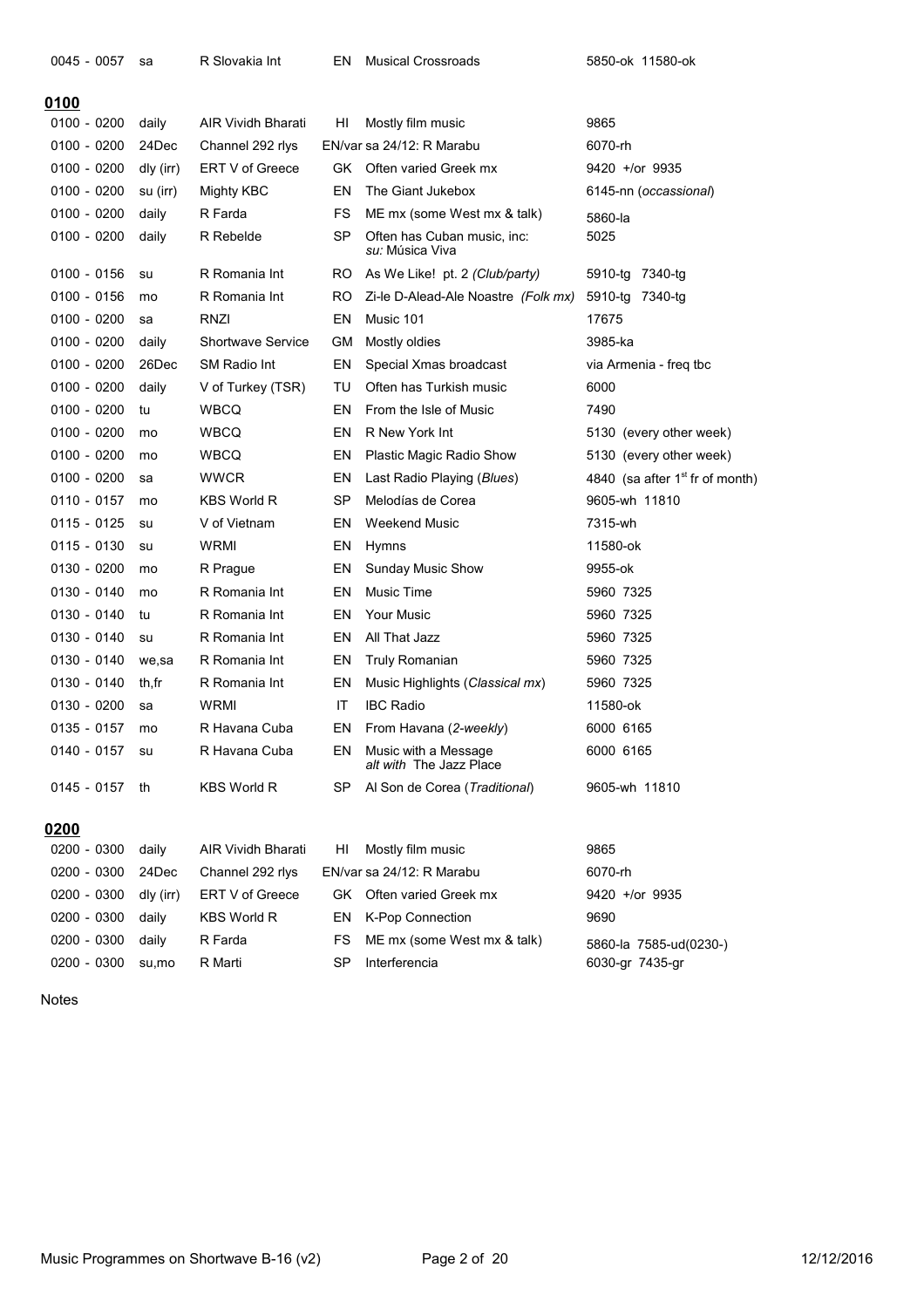| 0200 - 0500   | mo-sa     | R Nacional Brasilia      | PT  | "Madrugada Nacional" - Brazilian<br>Oldies                                        | 6180 11780                |
|---------------|-----------|--------------------------|-----|-----------------------------------------------------------------------------------|---------------------------|
| 0200 - 0300   | daily     | R Rebelde                | SP  | Often has Cuban music, inc:<br>su: Música Viva (-0230)<br>su: Todo Můsica (0230-) | 5025                      |
| $0200 - 0256$ | sa        | R Romania Int            | RO  | Verba Manent (Archive recordings)                                                 | 5910-tg 7340-tg           |
| 0200 - 0256   | su        | R Romania Int            | RO. | Radio Concert Season (Classical)                                                  | 5910-tg 7340-tg           |
| 0200 - 0300   | sa        | RNZI                     | EN  | Music 101                                                                         | 17675                     |
| 0200 - 0300   | daily     | <b>Shortwave Service</b> | GМ  | Mostly oldies                                                                     | 3985-ka                   |
| 0200 - 0300   | tu-sa     | V of Hope - KVOH         | EN  | Classic Jazz                                                                      | 9975 - currently inactive |
| 0200 - 0256   | daily     | V of Turkey (TSR)        | TU  | Often has Turkish music                                                           | 6000                      |
| 0200 - 0300   | su        | WBCQ                     | EN  | The Lumpy Gravy Radio Show                                                        | 5130                      |
| 0200 - 0300   | mo        | <b>WBCQ</b>              | EN  | R New York Int                                                                    | 5130 (every other week)   |
| 0200 - 0300   | mo        | <b>WBCQ</b>              | EN  | <b>Plastic Magic Radio Show</b>                                                   | 5130 (every other week)   |
| 0200 - 0200   | su        | <b>WBCQ</b>              | EN  | Radio Timtron Worldwide                                                           | 5130                      |
| 0200 - 0230   | mo        | WRMI                     | EN  | <b>Blues Radio International</b>                                                  | 9955-ok                   |
| 0200 - 0230   | fr        | WRMI                     | ΙT  | <b>IBC Radio</b>                                                                  | 9955-ok                   |
| 0200 - 0300   | dly (irr) | <b>WTWW</b>              | EN  | Music Programme (irreg)                                                           | 5085                      |
| 0200 - 0230   | su        | <b>WWCR</b>              | EN  | <b>Musical Memories</b>                                                           | 3215                      |
| 0200 - 0230   | su        | <b>WWCR</b>              | EN  | <b>Talking Machine Show</b>                                                       | 4840                      |
| 0200 - 0300   | mo        | <b>WWCR</b>              | EN  | <b>Inspirations Across America</b>                                                | 3215 (Gospel Rock)        |
| 0210 - 0257   | mo        | <b>KBS World R</b>       | EN  | K-Pop Interactive                                                                 | 9580                      |
| 0210 - 0257   | mo        | <b>KBS World R</b>       | SP  | Melodías de Corea                                                                 | 15575                     |
| 0230 - 0255   | th        | China R Int              | EN  | Music +                                                                           | 9610-ks 11770-ks          |
| 0230 - 0300   | mo        | R Prague                 | EN  | <b>Sunday Music Show</b>                                                          | 11580-ok                  |
| 0230 - 0300   | fr        | WRMI                     | EN  | <b>Blues Radio International</b>                                                  | 9955-ok                   |
| 0235 - 0257   | mo        | R Havana Cuba            | EN  | From Havana (2-weekly)                                                            | 6000 6165                 |
| 0240 - 0257   | su        | R Havana Cuba            | EN  | Music with a Message<br>alt with The Jazz Place                                   | 6000 6165                 |
| 0240 - 0257   | su        | R Tirana                 | EN  | <b>Folk Traditional Music</b>                                                     | 7475                      |
| 0245 - 0257   | th        | <b>KBS World R</b>       | EN  | Sounds of Korea                                                                   | 9580                      |
| 0245 - 0257   | th        | <b>KBS World R</b>       | SP  | Al Son de Corea (Traditional)                                                     | 15575                     |
| 0245 - 0257   | th        | R Tirana                 | EΝ  | Hits Through the Years                                                            | 7475                      |
| 0245 - 0257   | sa        | R Tirana                 | EN  | Music (modern)                                                                    | 7475                      |
| 0250 - 0257   | fr        | R Tirana                 | EN  | Music (modern)                                                                    | 7475                      |
| <u>0300</u>   |           |                          |     |                                                                                   |                           |
| 0300 - 0400   | daily     | AIR Vividh Bharati       | HI  | Mostly film music                                                                 | 9865                      |
| $0300 - 0400$ | 24Dec     | Channel 292 rlys         |     | EN/var sa 24/12: R Marabu                                                         | 6070-rh                   |
| 0300 - 0400   | dly (irr) | ERT V of Greece          | GK. | Often varied Greek mx                                                             | 9420 +/or 9935            |
| 0300 - 0400   | daily     | R Farda                  | FS  | ME mx (some West mx & talk)                                                       | 5860-kt 7585-ud           |
|               |           |                          |     |                                                                                   |                           |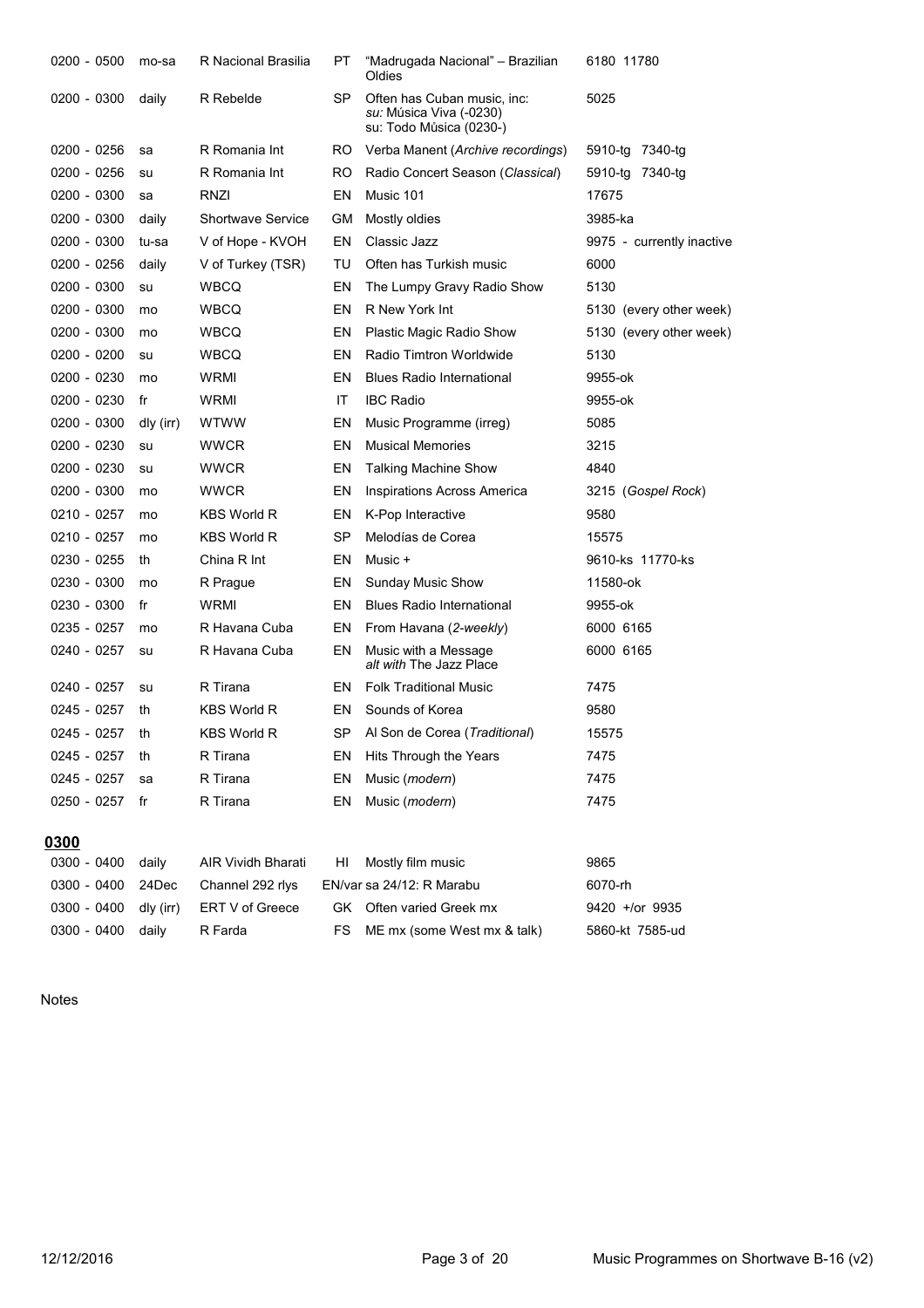| 0300 - 0400   | mo-sa     | R Nacional Brasilia    | РT        | "Madrugada Nacional" - Brazilian<br>Oldies      | 6180 11780                        |
|---------------|-----------|------------------------|-----------|-------------------------------------------------|-----------------------------------|
| $0300 - 0400$ | daily     | R Rebelde              | SP        | Often has Cuban music, inc:<br>su: Todo Můsica  | 5025                              |
| 0300 - 0400   | daily     | Shortwave Service      | GМ        | Mostly oldies                                   | 3985-ka                           |
| 0300 - 0400   | 26Dec     | <b>SM Radio Int</b>    | EN        | Special Xmas broadcast                          | via Armenia - freg tbc            |
| $0300 - 0400$ | su        | V of Hope - KVOH       | EN        | Saturday Night Jazz Session                     | 9975 - currently inactive         |
| 0300 - 0400   | mo        | V of Hope - KVOH       | EN        | Sunday Night Swing Shift                        | 9975 - currently inactive         |
| 0300 - 0400   | tu-sa     | V of Hope - KVOH       | EN        | Ranch Nights Live (Country)                     | 9975 - currently inactive         |
| 0300 - 0400   | su (irr)  | WBCQ                   | EN        | Lost Discs Radio Show                           | 5130 (every 4-6 weeks)            |
| 0300 - 0400   | mo        | <b>WBCQ</b>            | EN        | R New York Int                                  | 5130 (every other week)           |
| $0300 - 0400$ | dly (irr) | WTWW                   | EN        | Music Programme (irreg)                         | 5085                              |
| 0310 - 0357   | su        | <b>KBS World R</b>     | KO        | Music Landscape                                 | 11810                             |
| 0320 - 0330   | fr        | R Romania Int          | SP        | Music Programme                                 | 7345-ga 9480-ga 11800-tg 13730-tg |
| 0325 - 0335   | su        | R Taiwan Int           | SP        | Appointment with Paty                           | 5985-ok                           |
| 0330 - 0340   | su        | R Romania Int          | SP        | Top Musical (pop)                               | 7345-ga 9480-ga 11800-tg 13730-tg |
| 0330 - 0340   | we        | R Romania Int          | SP        | Folk Music Programme                            | 7345-ga 9480-ga 11800-tg 13730-tg |
| 0330 - 0340   | sa        | R Romania Int          | SP        | Romanian Folk Music                             | 7345-ga 9480-ga 11800-tg 13730-tg |
| 0330 - 0355   | mo        | R Taiwan Int           | EN        | Jukebox Republic                                | 15320                             |
| 0335 - 0357   | mo        | R Havana Cuba          | EN        | From Havana (2-weekly)                          | 6000 6165                         |
| 0335 - 0355   | we        | R Taiwan Int           | EN        | Jade Bells and Bamboo Pipes                     | 15320                             |
| 0335 - 0400   | sa        | <b>RNZI</b>            | EN        | Music 101                                       | 15720                             |
| 0340 - 0357   | su        | R Havana Cuba          | EN        | Music with a Message<br>alt with The Jazz Place | 6000 6165                         |
| 0345 - 0357   | we        | KBS World R            | ΚO        | Sounds of Korea                                 | 11810                             |
| 0400          |           |                        |           |                                                 |                                   |
| 0400 - 0435   | daily     | AIR Vividh Bharati     | HI        | Mostly film music                               | 9865                              |
| 0400 - 0500   | 24Dec     | Channel 292 rlys       |           | EN/var sa 24/12: R Marabu                       | 6070-rh                           |
| 0400 - 0500   | dly (irr) | <b>ERT V of Greece</b> | GK.       | Often varied Greek mx                           | $9420 +$ /or 9935                 |
| 0400 - 0500   | mo-fr     | R Australia            | EN        | <b>Inside Sleeve</b>                            | 15240 15415 17840                 |
| 0400 - 0500   | daily     | R Denge Kurdistan      | VV        | Mostly Kurdish music                            | 9400-mv                           |
| 0400 - 0500   | daily     | R Farda                | FS        | ME mx (some West mx & talk)                     | 7585-kt 13765-ud 15690-bi(0430-)  |
| 0400 - 0500   | mo-sa     | R Nacional Brasilia    | РT        | "Madrugada Nacional" - Brazilian<br>Oldies      | 6180 11780                        |
| 0400 - 0430   | mo        | R Prague               | EN        | <b>Sunday Music Show</b>                        | 9955-ok                           |
| 0400 - 0500   | daily     | R Rebelde              | SP        | Often has Cuban music, inc:<br>su: Todo Můsica  | 5025                              |
| 0400 - 0500   | daily     | Shortwave Service      | <b>GM</b> | Mostly oldies                                   | 3985-ka                           |
| 0400 - 0500   | daily     | V of Turkey (TSR)      | TU        | Often has Turkish music                         | 9700                              |
| 0400 - 0500   | su (irr)  | <b>WBCQ</b>            | EN        | Lost Discs Radio Show                           | 5130 (every 4-6 weeks)            |
| 0400 - 0430   | tu        | WRMI                   | EN        | <b>Blues Radio International</b>                | 9955-ok                           |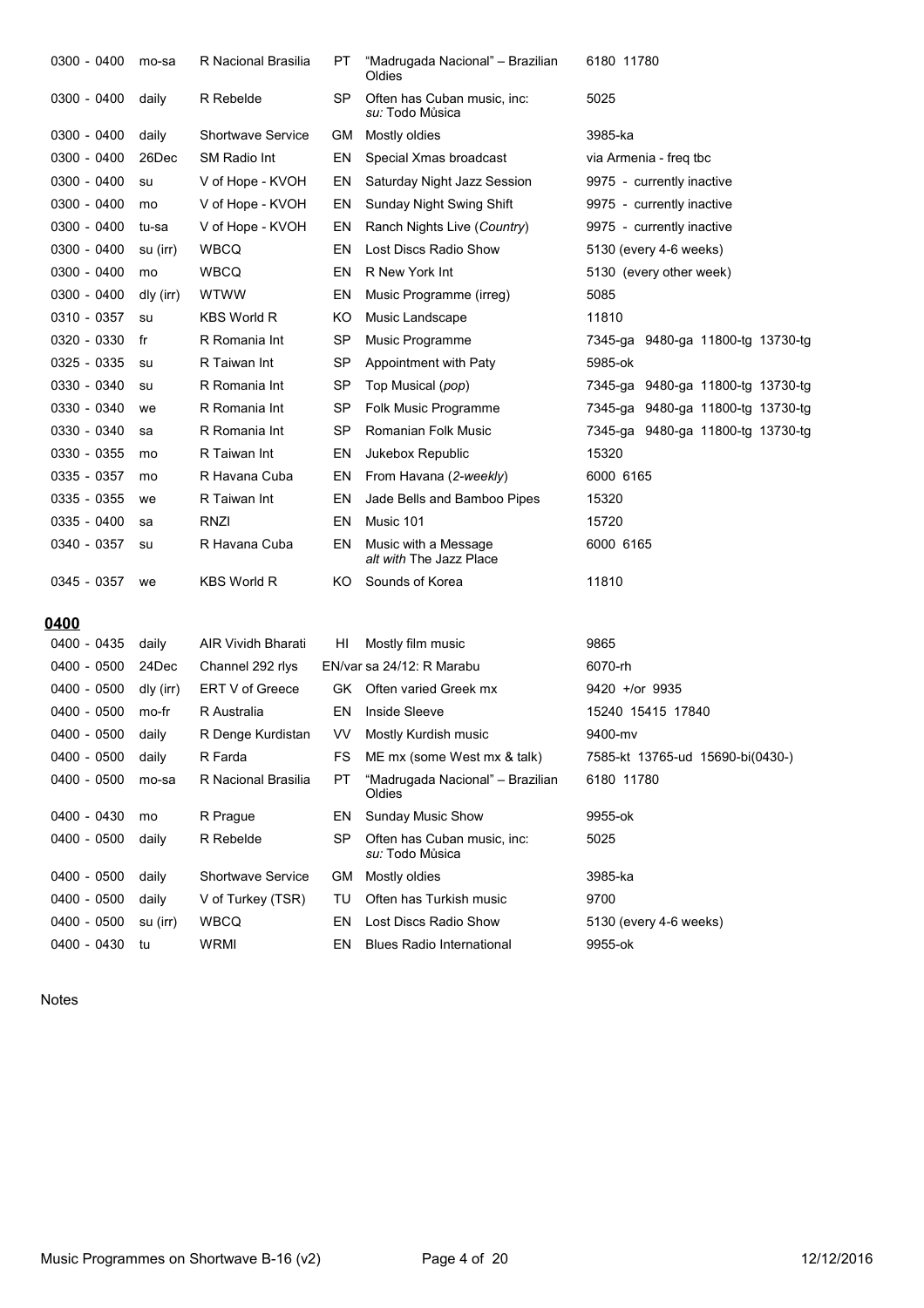| 0400 - 0500 | su,m (irr) WTWW |                          | EN        | Music Programme (irreg)                                                           | 5085                                                |
|-------------|-----------------|--------------------------|-----------|-----------------------------------------------------------------------------------|-----------------------------------------------------|
| 0430 - 0455 | th              | China R Int              | EN        | Music +                                                                           | 13570-xi 13590-bj 15120-bj 17730-xi<br>17855-bi     |
| 0430 - 0440 | mo              | R Romania Int            | EN        | <b>Music Time</b>                                                                 | 6020 7340 11790 13730-drm                           |
| 0430 - 0440 | tu              | R Romania Int            | EN        | <b>Your Music</b>                                                                 | 6020 7340 11790 13730-drm                           |
| 0430 - 0440 | su              | R Romania Int            | EN        | All That Jazz                                                                     | 6020 7340 11790 13730-drm                           |
| 0430 - 0440 | we,sa           | R Romania Int            | EN        | Truly Romanian                                                                    | 6020 7340 11790 13730-drm                           |
| 0430 - 0440 | th,fr           | R Romania Int            | EN        | Music Highlights (Classical mx)                                                   | 6020 7340 11790 13730-drm                           |
| 0430 - 0450 | daily           | V of Turkey              | EN        | Music selection (varying time)                                                    | 6080 7240                                           |
| 0430 - 0500 | mo              | WRMI                     | EN        | <b>Blues Radio International</b>                                                  | 5985-ok                                             |
| 0430 - 0500 | tu              | <b>WRMI</b>              | SP        | <b>Trova Libre</b>                                                                | 5985-ok                                             |
| 0435 - 0457 | mo              | R Havana Cuba            | EN        | From Havana (2-weekly)                                                            | 6000 6165                                           |
| 0440 - 0457 | su              | R Havana Cuba            | EN        | Music with a Message<br>alt with The Jazz Place                                   | 6000 6165                                           |
| 0500        |                 |                          |           |                                                                                   |                                                     |
| 0500 - 0600 | dly (irr)       | ERT V of Greece          | GK.       | Often varied Greek mx                                                             | $9420 +$ /or $9935 +$ /or 11645                     |
| 0500 - 0600 | daily           | R Denge Kurdistan        | VV        | Mostly Kurdish music                                                              | 9400-mv                                             |
| 0500 - 0600 | daily           | R Farda                  | FS        | ME mx (some West mx & talk)                                                       | 7585-kt 13765-ud(-0530) 13765-la(0530-)<br>15690-bi |
| 0500 - 0600 | daily           | R Rebelde                | <b>SP</b> | Often has Cuban music, inc:<br>mo-sa: Nosotros (trad Cuban mx)<br>su: Todo Můsica | 5025                                                |
| 0500 - 0600 | daily           | <b>Shortwave Service</b> | GM.       | Mostly oldies                                                                     | 3985-ka                                             |
| 0500 - 0600 | daily           | V of Turkey (TSR)        | TU        | Often has Turkish music                                                           | 9700 11660                                          |
| 0500 - 0600 | su,m (irr) WTWW |                          | EN        | Music Programme (irreg)                                                           | 5085                                                |
| 0500 - 0530 | mo              | <b>WWCR</b>              | EN        | <b>Talking Machine Show</b>                                                       | 4840                                                |
| 0510 - 0530 | sa              | NHK R Japan              | EN        | Japan Hit Tunes $(1st sa)$<br>Music Journey ( $2^{rd}$ sa)                        | 9770-fr 13640-dh                                    |
| 0515 - 0530 | th              | NHK R Japan              | EN        | Japanese Pop Culture $(1stth)$                                                    | 9770-fr 13640-dh                                    |
| 0535 - 0557 | mo              | R Havana Cuba            | EN        | From Havana (2-weekly)                                                            | 6000 6060 6100 6165                                 |
| 0540 - 0557 | su              | R Havana Cuba            | EN        | Music with a Message<br>alt with The Jazz Place                                   | 6000 6060 6100 6165                                 |
| 0600        |                 |                          |           |                                                                                   |                                                     |
| 0600 - 0700 | daily           | Channel 292 rlys         |           | EN/var Non-stop mx or Jammin Oldies                                               | 6070-rh                                             |
| 0600 - 0700 | dly (irr)       | ERT V of Greece          | GK.       | Often varied Greek mx                                                             | 9420 +/or 9935 +/or 11645                           |
| 0600 - 0700 | daily           | R Denge Kurdistan        | VV        | Mostly Kurdish music                                                              | 9400-mv                                             |
| 0600 - 0700 | daily           | R Farda                  | FS        | ME mx (some West mx & talk)                                                       | 7585-kt 12005-bi(0630-) 13765-la 15690-<br>bi       |
| 0600 - 0700 | daily           | R Rebelde                | SP        | Often has Cuban music, inc:<br>su: Todo Můsica                                    | 5025                                                |
| 0600 - 0656 | daily           | V of Turkey (TSR)        | TU        | Often has Turkish music                                                           | 9700 11660                                          |
| 0600 - 0700 | su,m (irr) WTWW |                          | EN        | Music Programme (irreg)                                                           | 5085                                                |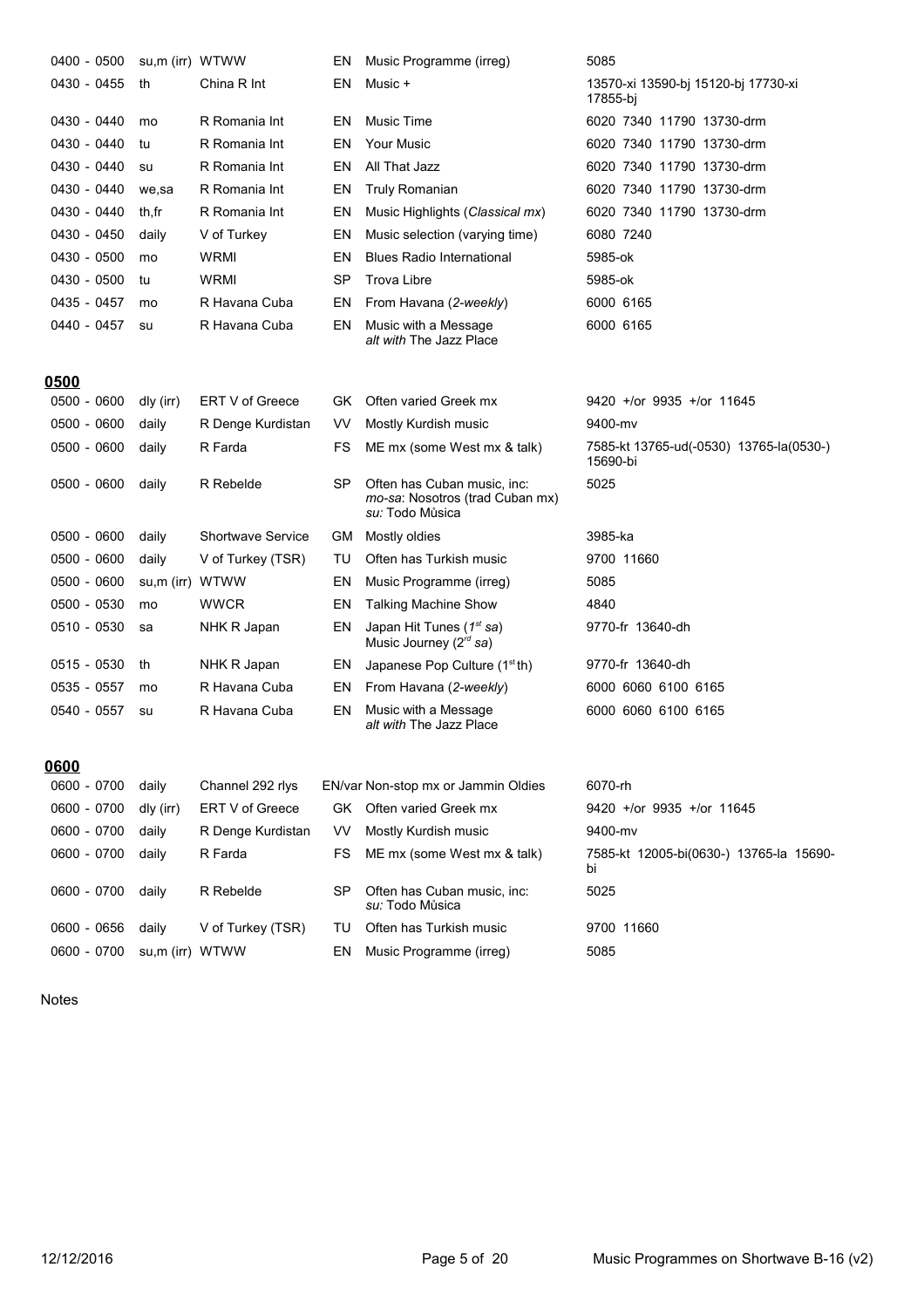| 0600 - 0700     | su        | <b>WWCR</b>              | EN  | World Wide Country Radio                                                                                                                                                                                                                           | 3215                                                                                            |
|-----------------|-----------|--------------------------|-----|----------------------------------------------------------------------------------------------------------------------------------------------------------------------------------------------------------------------------------------------------|-------------------------------------------------------------------------------------------------|
| 0600 - 0700     | mo        | <b>WWCR</b>              | EN  | <b>Inspirations Across America</b>                                                                                                                                                                                                                 | 4840 (Gospel Rock)                                                                              |
| 0606 - 0700     | sa        | RNZI                     | EN  | Saturday Night                                                                                                                                                                                                                                     | 11725                                                                                           |
| 0610 - 0630     | su        | China R Int              | IT  | Music from China                                                                                                                                                                                                                                   | 15620-ks                                                                                        |
| 0630 - 0655     | th        | China R Int              | EN  | Music +                                                                                                                                                                                                                                            | 11750-al 11870-ks 11895-ks 13645-xi<br>15145-ks 15350-ks 15430-ks 15465-ks<br>17510-ks 17710-bj |
| 0630 - 0700     | varies    | OE1 Austria              | GМ  | Classical music (short movements)                                                                                                                                                                                                                  | 6155                                                                                            |
| 0630 - 0700     | th        | RNZI                     | EN  | <b>New Horizons</b>                                                                                                                                                                                                                                | 11725                                                                                           |
| 0635 - 0657     | mo        | R Havana Cuba            | EN  | From Havana (2-weekly)                                                                                                                                                                                                                             | 5040 6000 6060 6100 6165                                                                        |
| 0635 - 0700     | tu        | RNZI                     | EN  | The Sampler                                                                                                                                                                                                                                        | 11725                                                                                           |
| 0640 - 0657     | su        | R Havana Cuba            | EN  | Music with a Message<br>alt with The Jazz Place                                                                                                                                                                                                    | 5040 6000 6060 6100 6165                                                                        |
| 0645 - 0655y th |           | R France Int - Af        | EN  | <b>World Music Matters</b>                                                                                                                                                                                                                         | 9675-fr                                                                                         |
| 0700            |           |                          |     |                                                                                                                                                                                                                                                    |                                                                                                 |
| 0700 - 0800     | daily     | Channel 292 rlys         |     | EN/var Non-stop mx or Jammin Oldies, OR<br>mo 26/12: SDXF                                                                                                                                                                                          | 6070-rh                                                                                         |
| 0700 - 0800     | dly (irr) | ERT V of Greece          | GK. | Often varied Greek mx                                                                                                                                                                                                                              | 9420 +/or 9935 +/or 11645                                                                       |
| 0700 - 0800     | daily     | R Denge Kurdistan        | VV. | Mostly Kurdish music                                                                                                                                                                                                                               | 9400-mv                                                                                         |
| 0700 - 0800     | daily     | R Farda                  | FS  | ME mx (some West mx & talk)                                                                                                                                                                                                                        | 7585-kt 12005-bi 13765-la 15690-bi                                                              |
| 0700 - 0900     | su        | R Gloria Int             | GМ  | Mostly oldies $(4th su)$                                                                                                                                                                                                                           | 9485-go (27Nov, 25Dec, 22Jan etc)                                                               |
| 0700 - 0800     | sa        | RNZI                     | EN  | Saturday Night                                                                                                                                                                                                                                     | 11725                                                                                           |
| 0700 - 0730     | su        | <b>Shortwave Service</b> | GМ  | Mostly oldies                                                                                                                                                                                                                                      | 3985-ka                                                                                         |
| 0700 - 0800     | daily     | V of Turkey (TSR)        | TU  | Often has Turkish music                                                                                                                                                                                                                            | 11925 15480 15350                                                                               |
| 0700 - 0800     | tu-fr     | WRMI                     | EN  | <b>World Music</b>                                                                                                                                                                                                                                 | 7730-ok                                                                                         |
| 0706 - 0800     | su        | RNZI                     | EN  | Sunday Night with Grant Walker                                                                                                                                                                                                                     | 11725                                                                                           |
| 0710 - 0757     | su        | <b>KBS World R</b>       | ΚO  | Music Landscape                                                                                                                                                                                                                                    | 6045-wo                                                                                         |
| 0745 - 0757     | we        | <b>KBS World R</b>       | ΚO  | Sounds of Korea                                                                                                                                                                                                                                    | 6045-wo                                                                                         |
| <u>0800</u>     |           |                          |     |                                                                                                                                                                                                                                                    |                                                                                                 |
| 0800 - 0900     | daily     | Channel 292 rlys         |     | EN/var Non-stop mx or Jammin Oldies, OR:<br>su 18+24/12+01+08/01:<br>SuperClan<br>mo 19+26/12+02/01:<br>R Ohne Namen<br>we 14+21+28/12+04/01:<br>R Ohne Namen<br>th 15/12: SuperClan<br>fr $17+24/12$ : R Waves Int<br>sa 31/12+07/01: R Waves Int | 6070-rh                                                                                         |
| 0800 - 0900     | dly (irr) | ERT V of Greece          | GK. | Often varied Greek mx                                                                                                                                                                                                                              | 9420 +/or 9935 +/or 11645                                                                       |
| 0800 - 0900     | daily     | Europa 24                | GМ  | Non-stop mx                                                                                                                                                                                                                                        | 6150-da                                                                                         |
| 0800 - 0900     | 18Dec     | European Music R         | EN  | 40 <sup>th</sup> Birthday transmission                                                                                                                                                                                                             | 9475-nn<br>$(18$ Dec)                                                                           |
| 0800 - 0900     | sa        | Hamburger Lkl R          | GM  | Mostly oldies                                                                                                                                                                                                                                      | 6190-go                                                                                         |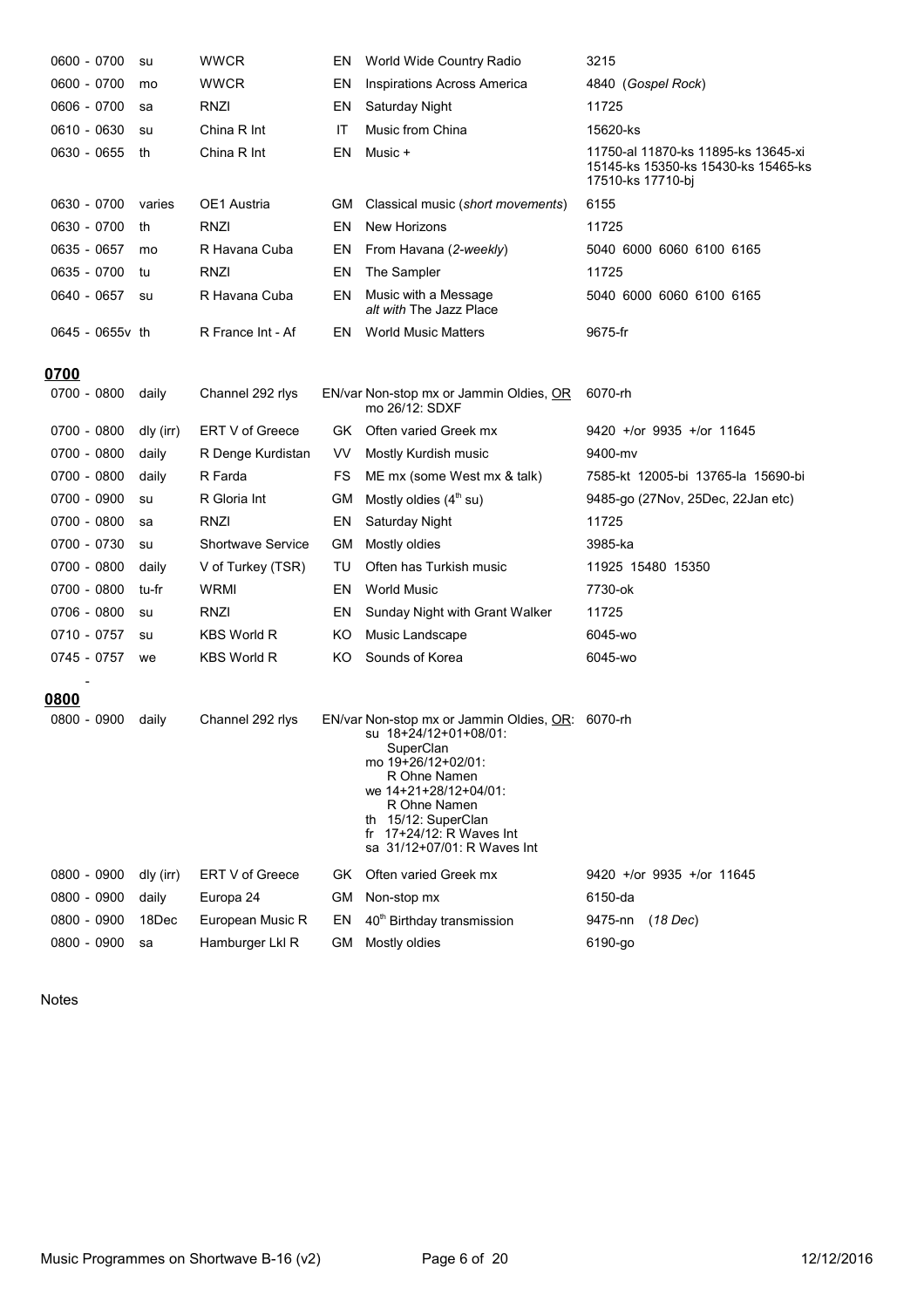| 0800 - 0900    | daily     | R Denge Kurdistan         | VV        | Mostly Kurdish music                                                                                                                                                                                  | 9400-gv                                                                               |
|----------------|-----------|---------------------------|-----------|-------------------------------------------------------------------------------------------------------------------------------------------------------------------------------------------------------|---------------------------------------------------------------------------------------|
| 0800 - 0900    | daily     | R Farda                   | FS        | ME mx (some West mx & talk)                                                                                                                                                                           | 7585-kt(-0830) 9990-kt(0830-) 12005-bi<br>13765-la 15690-bi                           |
| 0800 - 0900    | su        | R Gloria Int              | GМ        | Mostly oldies $(4th su)$                                                                                                                                                                              | 7265-go (27Nov, 25Dec, 22Jan etc)                                                     |
| 0800 - 0900    | su        | R Mi Amigo Int            | EN        | Keith Lewis - Free Waves                                                                                                                                                                              | 6005-ka 6085-ka                                                                       |
| 0800 - 0900    | sa        | R Mi Amigo Int            |           | EN/GM Capt.Kord - Hello Europe!                                                                                                                                                                       | 6005-ka 6085-ka                                                                       |
| 0800 - 0900    | mo-fr     | R Mi Amigo Int            | MX.       | Golden Era of Offshore AM Free R                                                                                                                                                                      | 6085-ka                                                                               |
| 0800 - 0900    | sa        | RNZI                      | EN        | Saturday Night                                                                                                                                                                                        | 9765                                                                                  |
| 0800 - 0900    | daily     | V of Turkey (TSR)         | TU        | Often has Turkish music                                                                                                                                                                               | 11925 15480 15350                                                                     |
| 0810 - 0857    | su        | <b>KBS World R</b>        | EN        | K-Pop Interactive                                                                                                                                                                                     | 9570                                                                                  |
| 0830 - 0855    | th        | China R Int               | EN        | Music +                                                                                                                                                                                               | 9415-xi 11785-al 11895-ks 15125-ks<br>15185-ks 15350-ks 15465-ks 17490-ks<br>17670-ks |
| 0830 - 0900    | 26Dec     | <b>FRS Holland</b>        | EN.       | Seasonal B/cast - Music                                                                                                                                                                               | 7700 9300                                                                             |
| 0830 - 0900    | mo-fr     | <b>Shortwave Service</b>  | GM        | Mostly oldies                                                                                                                                                                                         | 7310-ka                                                                               |
| 0840 - 0900    | mo        | R Belarus                 | GМ        | Violin Clef                                                                                                                                                                                           | 6005-ka                                                                               |
| 0845 - 0857    | we        | <b>KBS World R</b>        | EN        | Sounds of Korea                                                                                                                                                                                       | 9570                                                                                  |
|                |           |                           |           |                                                                                                                                                                                                       |                                                                                       |
| 0900           |           |                           |           |                                                                                                                                                                                                       |                                                                                       |
| 0900 - 1000    | daily     | <b>AIR Vividh Bharati</b> | HI        | Mostly film music                                                                                                                                                                                     | 9865                                                                                  |
| 0900 - 1000    | daily     | Channel 292 rlys          |           | EN/var Non-stop mx or Jammin Oldies, OR:<br>su 18+25+01/01+08/01:<br>Goldrausch 6070<br>mo 26/12+09/01:<br>R Ohne Namen<br>th 15/12: SuperClan<br>sa 24/12: R Ohne Namen<br>sa 31/12: Goldrausch 6060 | 6070-rh                                                                               |
| 0900 - 1000    | dly (irr) | ERT V of Greece           | GK.       | Often varied Greek mx                                                                                                                                                                                 | 9420 +/or 9935 +/or 11645                                                             |
| 0900 - 1000    | daily     | Europa 24                 | GМ        | Non-stop mx                                                                                                                                                                                           | 6150-da                                                                               |
| 0900 - 1000    | 18Dec     | European Music R          | EN        | 40 <sup>th</sup> Birthday transmission                                                                                                                                                                | 6045-nn 9485-go<br>(18 Dec)                                                           |
| 0900 - 1000    | 26Dec     | <b>FRS Holland</b>        | EN        | Seasonal B/cast - FRS Magazine                                                                                                                                                                        | 7700 9300                                                                             |
| 0900 - 1000    | sa        | Hamburger Lkl R           | GМ        | Mostly oldies                                                                                                                                                                                         | 6190-go                                                                               |
| 0900 - 1000    | su        | Hit AM                    | GM        | Hit music                                                                                                                                                                                             | 6145-nn                                                                               |
| 0900 - 1000 sa |           | <b>IRRS</b>               | EN        | Radio City                                                                                                                                                                                            | 9510-bu                                                                               |
| 0900 - 1000    | 25Dec     | Mighty KBC                | EN        | Special Xmas Day Broadcast                                                                                                                                                                            | 6095-nn                                                                               |
| 0900 - 1000    | fr        | R Australia               | EN        | The Live Set                                                                                                                                                                                          | 9580 12065 12085                                                                      |
| 0900 - 1000    | daily     | R Denge Kurdistan         | VV.       | Mostly Kurdish music                                                                                                                                                                                  | 9400-gv                                                                               |
| 0900 - 1000    | daily     | R Farda                   | FS        | ME mx (some West mx & talk)                                                                                                                                                                           | 9990-kt 12005-bi 13765-la 15690-bi                                                    |
| 0900 - 1000    | su        | R Gloria Int              | <b>GM</b> | Mostly oldies $(4th su)$                                                                                                                                                                              | 9485-go (27Nov, 25Dec, 22Jan etc)                                                     |
| 0900 - 1000    | su        | R Mi Amigo Int            | DU        | Lion Keezer - Hello To The World!                                                                                                                                                                     | 6005-ka 6085-ka                                                                       |
| 0900 - 1000    | sa        | R Mi Amigo Int            | EN        | Keith Lewis - Free Waves                                                                                                                                                                              | 6005-ka 6085-ka                                                                       |
| 0900 - 1000    | mo-fr     | R Mi Amigo Int            | МX        | Golden Era of Offshore AM Free R                                                                                                                                                                      | 6085-ka                                                                               |
| 0900 - 1000    | sa        | RNZI                      | EN        | Saturday Night                                                                                                                                                                                        | 9765                                                                                  |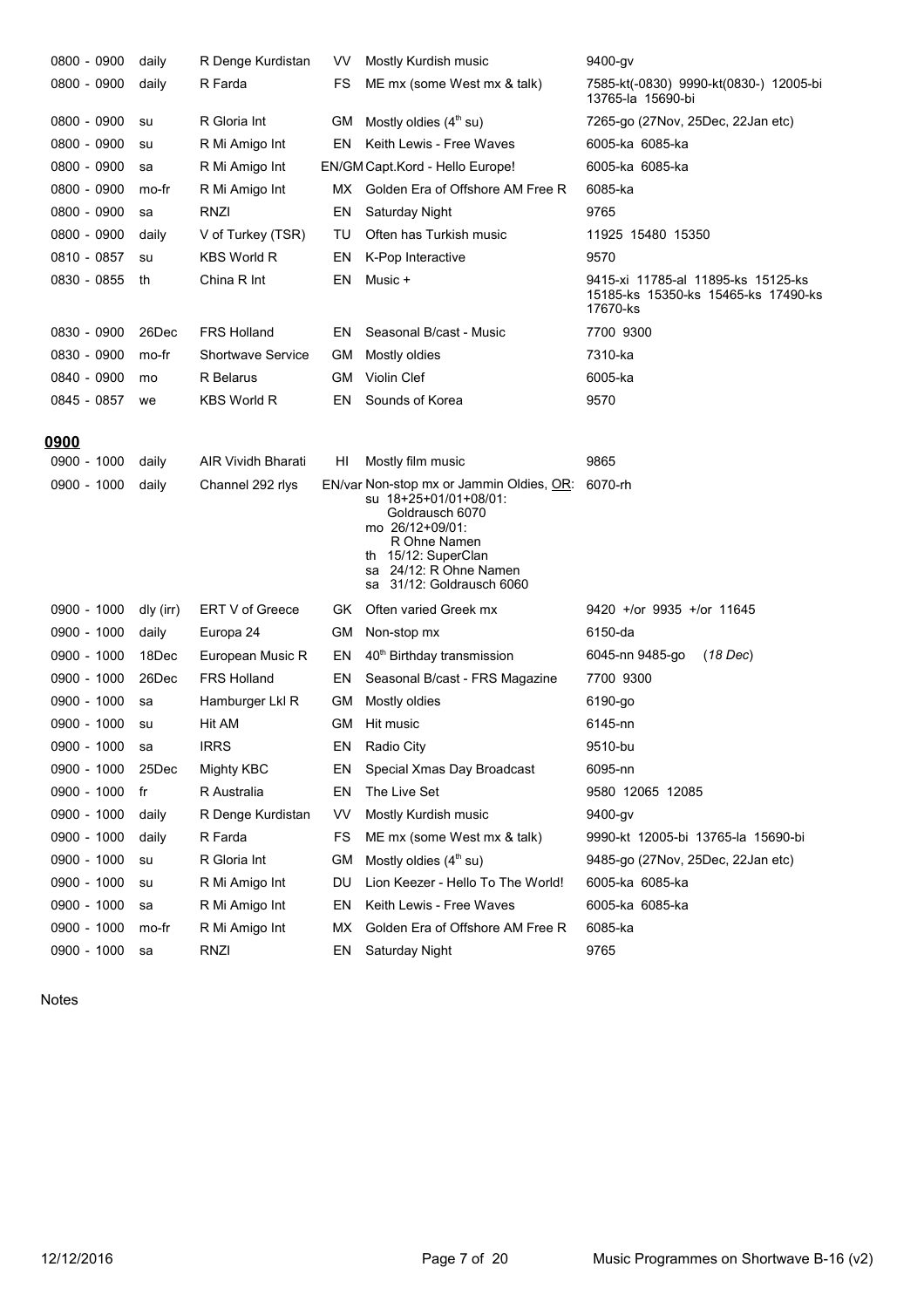| 0900 - 1000  | mo-sa    | <b>Shortwave Service</b>  | GМ  | Mostly oldies                                                                                                                                 | 7310-ka                               |
|--------------|----------|---------------------------|-----|-----------------------------------------------------------------------------------------------------------------------------------------------|---------------------------------------|
| 0900 - 1000  | daily    | V of Turkey (TSR)         | TU  | Often has Turkish music                                                                                                                       | 11925(-0956) 15480 15350              |
| 0905 - 0930  | su       | V of Mongolia             | EN  | Sunday music programme                                                                                                                        | 12035                                 |
| 0910 - 0957  | su       | <b>KBS World R</b>        | ΚO  | Music Landscape                                                                                                                               | 7275 9570 15160                       |
| 0920 - 0940  | su-tu,fr | R Belarus                 | GМ  | Time for Music                                                                                                                                | 6005-ka                               |
| 0940 - 1000  | we,th,sa | R Belarus                 | GМ  | Time for Music                                                                                                                                | 6005-ka                               |
| 0945 - 0957  | we       | KBS World R               | ΚO  | Sounds of Korea                                                                                                                               | 7275 9570 15160                       |
| <u> 1000</u> |          |                           |     |                                                                                                                                               |                                       |
| 1000 - 1100  | daily    | <b>AIR Vividh Bharati</b> | HI  | Mostly film music                                                                                                                             | 9865                                  |
| 1000 - 1100  | daily    | Channel 292 rlys          |     | EN/var Non-stop mx or Jammin Oldies, OR:<br>15/12: SuperClan<br>th<br>mo 26/12: SuperClan<br>sa 17+24+31/12+07/01:<br>SM R. Int (Ron O'Quinn) | 6070-rh                               |
| 1000 - 1100  | daily    | Europa 24                 | GM  | Non-stop mx                                                                                                                                   | 6150-da                               |
| 1000 - 1100  | 26Dec    | <b>FRS Holland</b>        | EN  | Seasonal B/cast -<br>1000: German Show<br>1045: Dave Scott's Radiowaves                                                                       | 7700 9300                             |
| 1000 - 1100  | su       | Hamburger Lkl R           | GM. | Mostly oldies                                                                                                                                 | 9485-go                               |
| 1000 - 1100  | sa       | Hamburger Lkl R           | GМ  | Mostly oldies                                                                                                                                 | 6190-go                               |
| 1000 - 1100  | 25Dec    | Mighty KBC                | EN  | Special Xmas Day Broadcast                                                                                                                    | 6095-nn                               |
| 1000 - 1100  | daily    | R Denge Kurdistan         | VV. | Mostly Kurdish music                                                                                                                          | 9400-gv                               |
| 1000 - 1100  | daily    | R Farda                   | FS  | ME mx (some West mx & talk)                                                                                                                   | 9990-kt 12005-bi 13765-la 15690-bi    |
| 1000 - 1100  | su       | R Gloria Int              | GМ  | Mostly oldies $(4th$ su)                                                                                                                      | 7310-ka (27Nov, 25Dec, 22Jan etc)     |
| 1000 - 1100  | sa,su    | R Marti                   | SP  | Alborada Guajira ( <i>includes music</i> )                                                                                                    | 5980-gr 6030-gr                       |
| 1000 - 1100  | su       | R Mi Amigo Int            | DU  | Jeffrey Willems - Lost & Found                                                                                                                | 6005-ka 6085-ka                       |
| 1000 - 1100  | sa       | R Mi Amigo Int            | ΕN  | Ron O'Quinn - Time Machine                                                                                                                    | 6005-ka 6085-ka                       |
| 1000 - 1100  | mo-fr    | R Mi Amigo Int            | МX  | Golden Era of Offshore AM Free R                                                                                                              | 6085-ka                               |
| 1000 - 1100  | su       | R Rebelde                 | SP  | Memorias (Cuban music history)                                                                                                                | 5025                                  |
| 1000 - 1100  | sa       | RNZI                      | EN  | <b>Saturday Night</b>                                                                                                                         | 9765                                  |
| 1000 - 1100  | mo-sa    | <b>Shortwave Service</b>  | GМ  | Mostly oldies                                                                                                                                 | 6005-ka(mo-fr) 7310-ka                |
| 1000 - 1100  | 25Dec    | SM Radio Int              | EN  | Special Xmas broadcast                                                                                                                        | via Armenia - freg tbc                |
| 1000 - 1100  | daily    | V of Turkey (TSR)         | TU  | Often has Turkish music                                                                                                                       | 15480 15350                           |
| 1004 - 1100  | su       | RNZI                      | ΕN  | The Retro Cocktail Hour                                                                                                                       | 9765                                  |
| 1006 - 1100  | mo       | RNZI                      | ΕN  | Nashville Babylon                                                                                                                             | 9765                                  |
| 1006 - 1100  | tu       | RNZI                      | ΕN  | <b>Worlds of Music</b>                                                                                                                        | 9765                                  |
| 1006 - 1100  | we       | <b>RNZI</b>               | ΕN  | Inside Out                                                                                                                                    | 9765                                  |
| 1006 - 1100  | th       | RNZI                      | ΕN  | Music 101 Pocket Edition                                                                                                                      | 9765                                  |
| 1006 - 1100  | fr       | RNZI                      | ΕN  | The Mix Tape                                                                                                                                  | 9765                                  |
| 1015 - 1030  | fr-we    | All India R GOS           | EN  | Hindustani Music (various) incl:<br>mo: Folk songs                                                                                            | 7270 13605 13695 15030 15410<br>17895 |
| 1015 - 1025  | sa       | V of Vietnam              | EN  | <b>Weekend Music</b>                                                                                                                          | 9840 12020                            |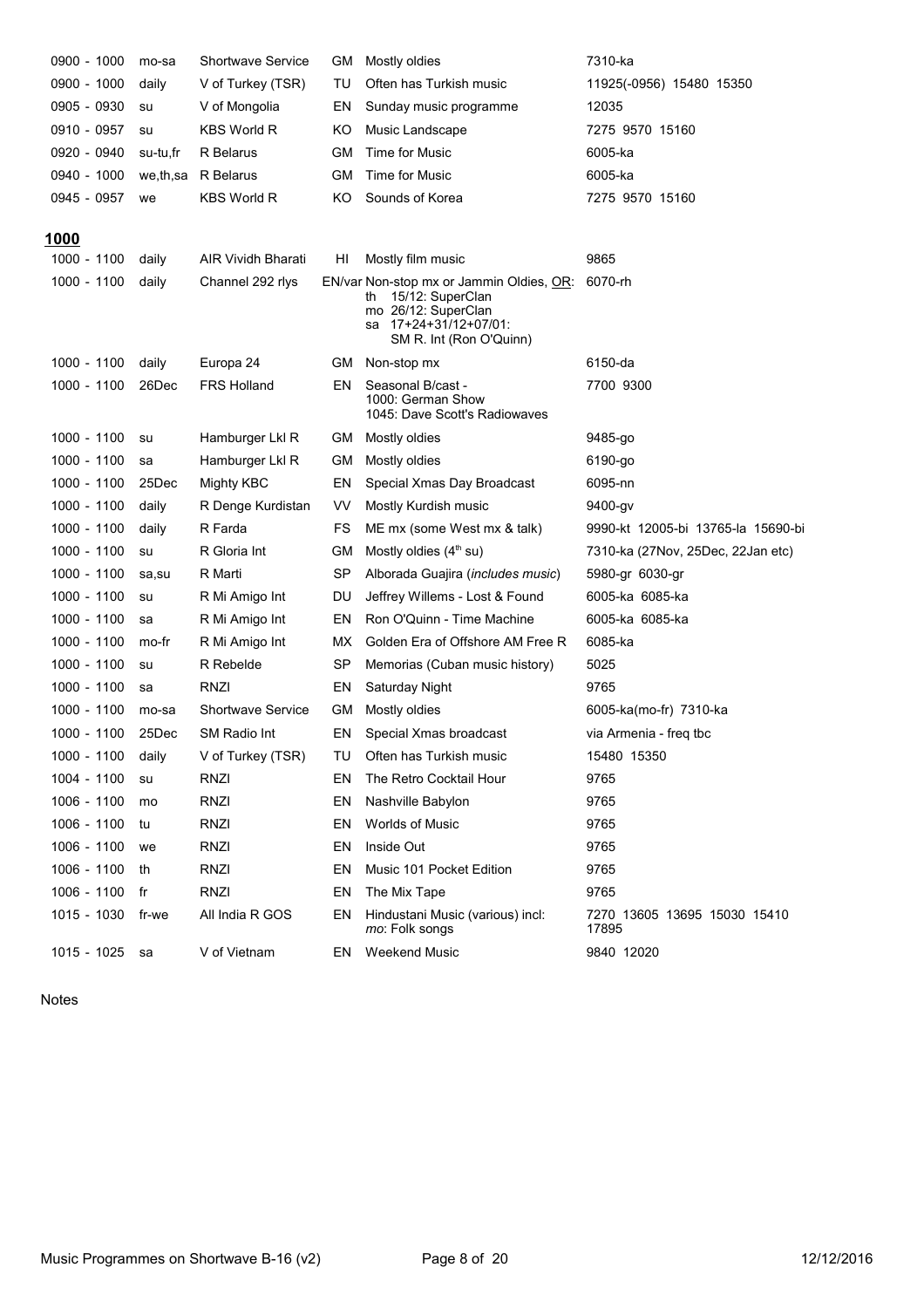| 1030 - 1055 | th    | China R Int               | ΕN        | Music +                                                                                                                                                                                         | 5955-xi 7215-xi 11635-bj 13590-bj<br>13720-xi 15190-ks 15210-ku 15350-ks<br>17490-ks 17690-ji |
|-------------|-------|---------------------------|-----------|-------------------------------------------------------------------------------------------------------------------------------------------------------------------------------------------------|-----------------------------------------------------------------------------------------------|
| 1030 - 1100 | fr    | R Australia               | EN        | Oz Country Style                                                                                                                                                                                | 9580 12065 12085                                                                              |
| 1040 - 1050 | sa-th | All India R GOS           | EN        | Film music or duets; except:<br>mo,tu: Indi-pop                                                                                                                                                 | 7270 13605 13695 15030 15410<br>17895                                                         |
| <u>1100</u> |       |                           |           |                                                                                                                                                                                                 |                                                                                               |
| 1100 - 1200 | daily | <b>AIR Vividh Bharati</b> | HI        | Mostly film music                                                                                                                                                                               | 9865                                                                                          |
| 1100 - 1200 | daily | Channel 292 rlys          |           | EN/var Non-stop mx or Jammin Oldies, OR:<br>mo 26/12: SuperClan<br>th 15/12: SuperClan<br>16+23+30/12+06/01:<br>fr<br>From the Isle of Music<br>sa 17+24+31/12+07/01:<br>SM R Int (Ron O'Quinn) | 6070-rh                                                                                       |
| 1100 - 1200 | daily | Europa 24                 | GM -      | Non-stop mx                                                                                                                                                                                     | 6150-da                                                                                       |
| 1100 - 1200 | 26Dec | <b>FRS Holland</b>        | EN        | Seasonal B/cast -<br>1100: Dave Scott's Radiowaves<br>1130: FRS Goes DXmas (1)<br>1145: Musical Express                                                                                         | 7700 9300                                                                                     |
| 1100 - 1200 | su    | Gold 80s Rewind           | EN        | 80's music (Jordan Heyburn) 1 <sup>st</sup> su                                                                                                                                                  | 3985-ka (1Jan, 5Feb, etc)                                                                     |
| 1100 - 1200 | sa    | Hamburger Lkl R           | GМ        | Mostly oldies                                                                                                                                                                                   | 7265-go                                                                                       |
| 1100 - 1200 | su    | HamburgerLokalR           | EN        | Radio Goethe                                                                                                                                                                                    | 9485-go                                                                                       |
| 1100 - 1200 | 25Dec | Mighty KBC                | EN        | Special Xmas Day Broadcast                                                                                                                                                                      | 6095-nn                                                                                       |
| 1100 - 1200 | sa    | R Australia               | EN        | <b>Saturday Night Country</b>                                                                                                                                                                   | 9580 12065 12085                                                                              |
| 1100 - 1200 | daily | R Denge Kurdistan         | VV        | Mostly Kurdish music                                                                                                                                                                            | 9400-gv                                                                                       |
| 1100 - 1200 | daily | R Farda                   | FS        | ME mx (some West mx & talk)                                                                                                                                                                     | 9990-kt 12005-bi 13765-la 15690-bi                                                            |
| 1100 - 1200 | su    | R Joystick                | GМ        | Varied oldies/modern pop (1 <sup>st</sup> su)                                                                                                                                                   | 7330-au (4Dec, 1Jan, 5Feb, etc)                                                               |
| 1100 - 1200 | su    | R Mi Amigo Int            | DU        | Peter van Dam - Manneke pop                                                                                                                                                                     | 6005-ka 6085-ka 7310-ka                                                                       |
| 1100 - 1200 | sa    | R Mi Amigo Int            | EN        | Paul Graham - Soundtrack of 60s                                                                                                                                                                 | 6005-ka 6085-ka 7310-ka                                                                       |
| 1100 - 1200 | mo-fr | R Mi Amigo Int            | MX.       | Golden Era of Offshore AM Free R                                                                                                                                                                | 6085-ka                                                                                       |
| 1100 - 1200 | su    | R Rebelde                 | <b>SP</b> | Memorias (Cuban music history)                                                                                                                                                                  | 5025                                                                                          |
| 1100 - 1130 | mo-fr | <b>Shortwave Service</b>  | GМ        | Mostly oldies                                                                                                                                                                                   | 6005-ka 7310-ka                                                                               |
| 1100 - 1200 | daily | V of Turkey (TSR)         | TU        | Often has Turkish music                                                                                                                                                                         | 15480 15350                                                                                   |
| 1100 - 1130 | sa    | <b>WWCR</b>               | EN        | <b>Talking Machine Show</b>                                                                                                                                                                     | 4840                                                                                          |
| 1105 - 1200 | su    | RNZI                      | EN        | Hymns on Sunday                                                                                                                                                                                 | 11610                                                                                         |
| 1105 - 1130 | sa    | RNZI                      | EN        | Music After Midnight                                                                                                                                                                            | 11610                                                                                         |
| 1110 - 1157 | su    | KBS World R               | <b>SP</b> | Melodías de Corea                                                                                                                                                                               | 11795                                                                                         |
| 1110 - 1130 | sa    | NHK R Japan               | EN        | Japan Hit Tunes (1 <sup>st</sup> sa)<br>Music Journey (2rd sa)                                                                                                                                  | 11825-kr                                                                                      |
| 1115 - 1130 | th    | NHK R Japan               | EN        | Japanese Pop Culture $(1stth)$                                                                                                                                                                  | 11825-kr                                                                                      |
| 1130 - 1155 | mo    | R Taiwan Int              | EN        | Jukebox Republic                                                                                                                                                                                | 7445 11600                                                                                    |
| 1135 - 1155 | we    | R Taiwan Int              | EN        | Jade Bells and Bamboo Pipes                                                                                                                                                                     | 7445 11600                                                                                    |
| 1145 - 1157 | we    | KBS World R               | <b>SP</b> | Al Son de Corea (Traditional)                                                                                                                                                                   | 11795                                                                                         |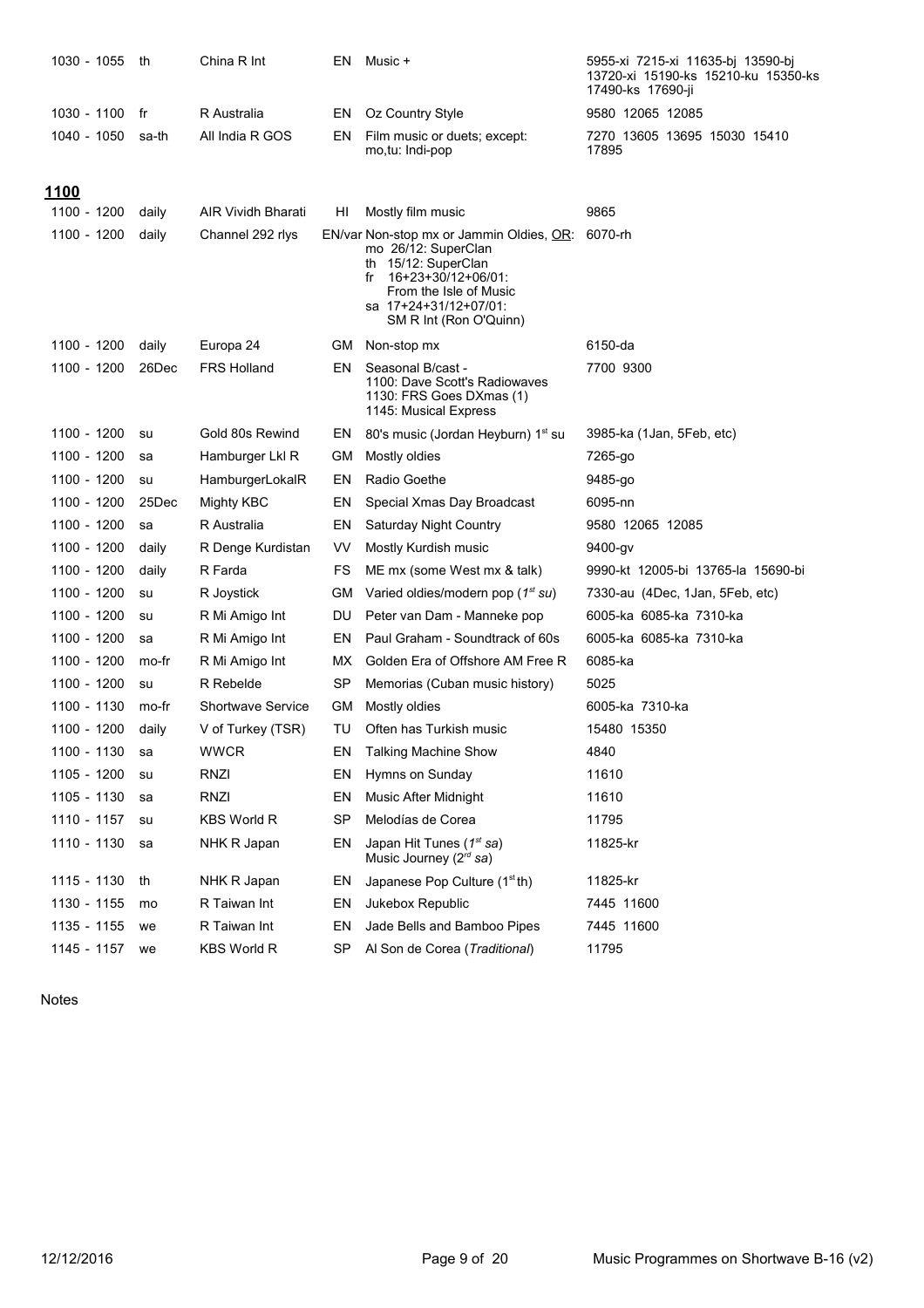| 1145 - 1155       | sa    | V of Vietnam             | ΕN  | <b>Weekend Music</b>                                                                                                                                                                                                                           | 9840 12020                                                                                                                               |
|-------------------|-------|--------------------------|-----|------------------------------------------------------------------------------------------------------------------------------------------------------------------------------------------------------------------------------------------------|------------------------------------------------------------------------------------------------------------------------------------------|
| <u> 1200</u>      |       |                          |     |                                                                                                                                                                                                                                                |                                                                                                                                          |
| 1200 - 1300       | daily | Channel 292 rlys         |     | EN/var Non-stop mx or Jammin Oldies, OR: 6070-rh<br>su 18+25+31/12+08/01:<br>R Ohne Namen<br>th 15/12: SuperClan<br>23/12: R Spaceshuttle<br>fr<br>sa 17/12+07/01:<br>Goldrausch 6070<br>sa 24/12: R Ohne Namen<br>sa 31/12: Irgendwas m Meden |                                                                                                                                          |
| 1200 - 1300       | daily | Europa 24                | GM  | Non-stop mx                                                                                                                                                                                                                                    | 6150-da                                                                                                                                  |
| 1200 - 1300       | 26Dec | <b>FRS Holland</b>       | EN. | Seasonal B/cast -<br>1200: Musical Express<br>1230: Wehnachten                                                                                                                                                                                 | 7700 9300                                                                                                                                |
| 1200 - 1300       | su    | HamburgerLokalR          | SP  | Radio Tropical/Quadriga                                                                                                                                                                                                                        | 9485-go                                                                                                                                  |
| 1200 - 1300       | 27Nov | Mighty KBC               | EN  | The Giant Jukebox                                                                                                                                                                                                                              | 6095-nn                                                                                                                                  |
| 1200 - 1300       | 25Dec | Mighty KBC               | EN  | Special Xmas Day Broadcast                                                                                                                                                                                                                     | 6095-nn                                                                                                                                  |
| 1200 - 1300       | sa    | R Australia              | EN  | <b>Saturday Night Country</b>                                                                                                                                                                                                                  | 9580 12065 12085                                                                                                                         |
| 1200 - 1300       | daily | R Denge Kurdistan        | VV  | Mostly Kurdish music                                                                                                                                                                                                                           | 9400-mv                                                                                                                                  |
| 1200 - 1300       | daily | R Farda                  | FS  | ME mx (some West mx & talk)                                                                                                                                                                                                                    | 9990-kt 12005-bi 13765-la 15690-bi                                                                                                       |
| 1200 - 1300       | su    | R Mi Amigo Int           | EN  | Bruno Hantson - Bruno's Soulbox                                                                                                                                                                                                                | 6005-ka 6085-ka 7310-ka                                                                                                                  |
| 1200 - 1300       | sa    | R Mi Amigo Int           | EN  | Johnny Lewis - Offshore Radio Diary                                                                                                                                                                                                            | 6005-ka 6085-ka 7310-ka                                                                                                                  |
| 1200 - 1300       | mo-fr | R Mi Amigo Int           | МX  | Golden Era of Offshore AM Free R                                                                                                                                                                                                               | 6085-ka                                                                                                                                  |
| 1200 - 1300       | su    | R Rebelde                | SP  | Memorias (Cuban music history)                                                                                                                                                                                                                 | 5025                                                                                                                                     |
| 1200 - 1300       | mo-fr | <b>Shortwave Service</b> | GМ  | Mostly oldies                                                                                                                                                                                                                                  | 6005-ka(-1230) 7310-ka                                                                                                                   |
| 1200 - 1300       | daily | V of Turkey (TSR)        | TU  | Often has Turkish music                                                                                                                                                                                                                        | 15480(-1256) 15350                                                                                                                       |
| 1205 - 1300       | sa    | <b>WWCR</b>              | EN  | World Wide Country Radio                                                                                                                                                                                                                       | 4840                                                                                                                                     |
| 1210 - 1257       | su    | <b>KBS World R</b>       | ΚO  | Music Landscape                                                                                                                                                                                                                                | 7275                                                                                                                                     |
| 1215 - 1230       | daily | China R Int              | Srb | Varied Western/CC pop/rock                                                                                                                                                                                                                     | 7345-al                                                                                                                                  |
| 1230 - 1255       | th    | China R Int              | EN  | Music +                                                                                                                                                                                                                                        | 5955-bj 7250-ks 9460-ks 9600-ku 9645-bj<br>9730-ku 9760-ku 11650-ur 11690-xi<br>11760-ku 11980-ku 12015-ks 13665-al<br>13790-ur 17490-ks |
| 1230 - 1300 daily |       | CNR <sub>13</sub>        | VV  | Pops with ann in Uygur                                                                                                                                                                                                                         | 9420 9890                                                                                                                                |
| 1230 - 1330       | daily | KBS World R              | EN. | K-Pop Connection                                                                                                                                                                                                                               | 6095                                                                                                                                     |
| 1230 - 1240       | mo    | R Romania Int            | EN  | Music Time                                                                                                                                                                                                                                     | 13580 15150 15460 17765                                                                                                                  |
| 1230 - 1240       | tu    | R Romania Int            | EN  | Your Music                                                                                                                                                                                                                                     | 13580 15150 15460 17765                                                                                                                  |
| 1230 - 1240       | th,fr | R Romania Int            | EN  | Music Highlights (Classical mx)                                                                                                                                                                                                                | 13580 15150 15460 17765                                                                                                                  |
| 1230 - 1240       | su    | R Romania Int            | EN  | All That Jazz                                                                                                                                                                                                                                  | 13580 15150 15460 17765                                                                                                                  |
| 1230 - 1240       | we,sa | R Romania Int            | EN  | Truly Romanian                                                                                                                                                                                                                                 | 13580 15150 15460 17765                                                                                                                  |
| 1245 - 1300       | daily | AIR Vividh Bharati       | HI  | Mostly film music                                                                                                                                                                                                                              | 9865                                                                                                                                     |
| 1245 - 1257       | we    | <b>KBS World R</b>       | ΚO  | Sounds of Korea                                                                                                                                                                                                                                | 7275                                                                                                                                     |
| 1245 - 1255       | sa    | V of Vietnam             | EN. | <b>Weekend Music</b>                                                                                                                                                                                                                           | 9840 12020                                                                                                                               |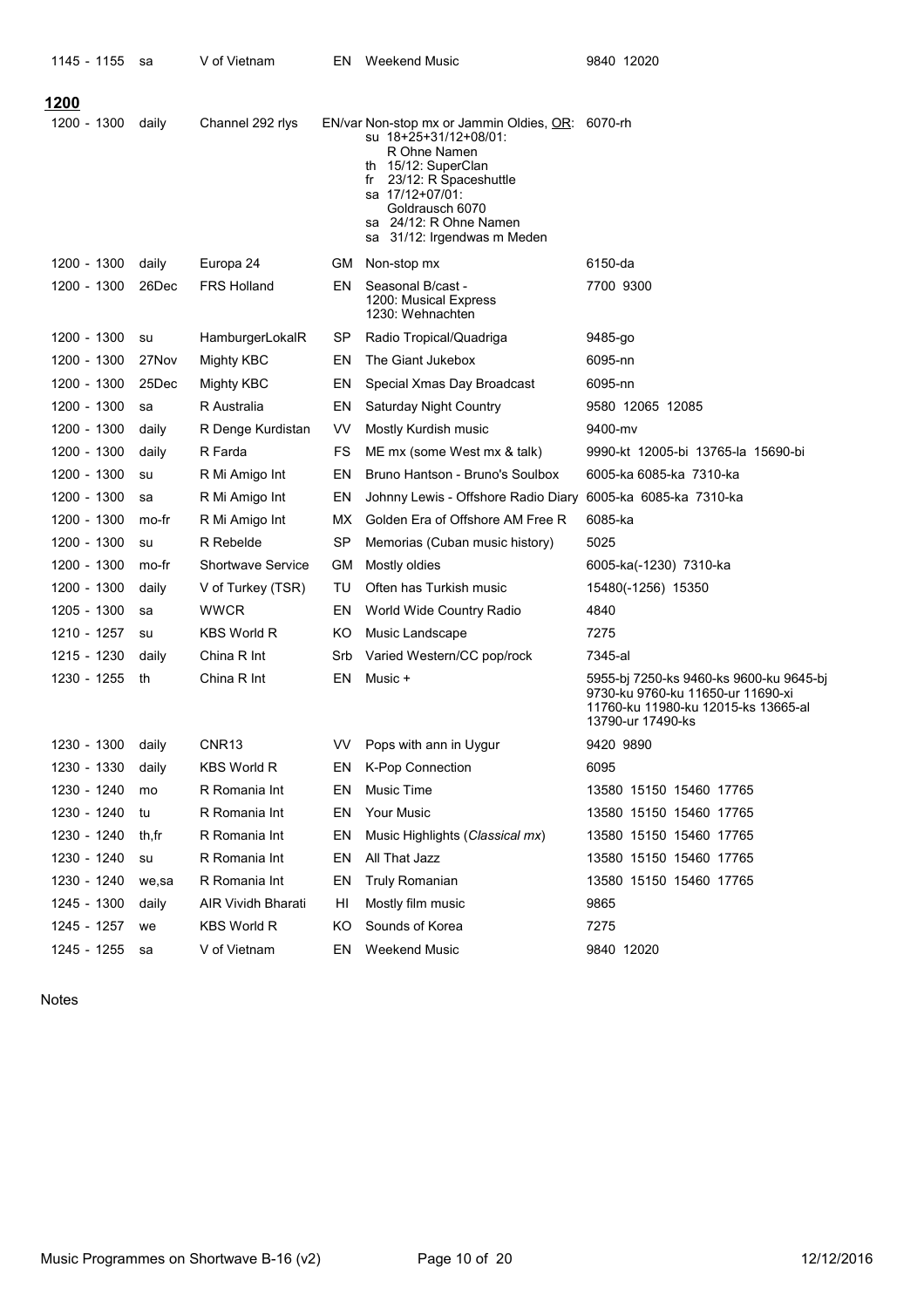# **------ ------ ------**

| <u></u><br>1300 - 1400 | daily | AIR Vividh Bharati | HI  | Mostly film music                                                                                                                                                                                                                         | 9865                               |
|------------------------|-------|--------------------|-----|-------------------------------------------------------------------------------------------------------------------------------------------------------------------------------------------------------------------------------------------|------------------------------------|
| 1300 - 1400            | daily | Channel 292 rlys   |     | EN/var Non-stop mx or Jammin Oldies, <u>OR</u> :<br>su 18/12: SM R Dessau<br>su 25/12: R Ohne Namen<br>su 01/01: Irgendwas m Meden<br>mo 26/12: Blueman R<br>th 15/12: SuperClan<br>fr 23/12: R Spaceshuttle<br>sa 17+24+31/12+07/01: IBC | 6070-rh                            |
| 1300 - 1400            | daily | Europa 24          | GM  | Non-stop mx                                                                                                                                                                                                                               | 6150-da                            |
| 1300 - 1400            | 26Dec | <b>FRS Holland</b> | EN  | Seasonal B/cast -<br>1300: Wehnachten<br>1315: FRS Goes DXmas (2)<br>1345: FRS Golden Show                                                                                                                                                | 7700 9300                          |
| 1300 - 1400            | sa    | HamburgerLokalR    | EN  | Mostly oldies                                                                                                                                                                                                                             | 7265-go                            |
| 1300 - 1400            | 25Dec | Mighty KBC         | EN  | Special Xmas Day Broadcast                                                                                                                                                                                                                | 6095-nn                            |
| 1300 - 1500            | sa    | R Australia        | EN  | <b>Saturday Night Country</b>                                                                                                                                                                                                             | 9580 12065 12085                   |
| 1300 - 1400            | daily | R Denge Kurdistan  | VV  | Mostly Kurdish music                                                                                                                                                                                                                      | 9400-mv                            |
| 1300 - 1400            | daily | R Farda            | FS  | ME mx (some West mx & talk)                                                                                                                                                                                                               | 9990-kt 12005-bi 13765-la 15690-bi |
| 1300 - 1400            | su    | R Mi Amigo Int     | EN  | Ron O'Quinn - Time Machine                                                                                                                                                                                                                | 6005-ka 6085-ka 7310-ka            |
| 1300 - 1400            | mo    | R Mi Amigo Int     | EN  | Bruno Hantson - Bruno's Soulbox                                                                                                                                                                                                           | 6005-ka 6085-ka                    |
| 1300 - 1400            | tu    | R Mi Amigo Int     | EN  | Johnny Lewis - Hello Europe!                                                                                                                                                                                                              | 6005-ka 6085-ka                    |
| 1300 - 1400            | we    | R Mi Amigo Int     | GМ  | Capt.Kord - Hello Europe!                                                                                                                                                                                                                 | 6005-ka 6085-ka                    |
| 1300 - 1400            | th    | R Mi Amigo Int     | EN  | Lion Keezer - Hello Europe!                                                                                                                                                                                                               | 6005-ka 6085-ka                    |
| 1300 - 1400            | fr    | R Mi Amigo Int     | EN  | Paul Graham-Weekend Starts Here                                                                                                                                                                                                           | 6005-ka 6085-ka                    |
| 1300 - 1400            | sa    | R Mi Amigo Int     |     | EN/DU Peter van Dam - Manneke pop                                                                                                                                                                                                         | 6005-ka 6085-ka 7310-ka            |
| 1300 - 1330            | mo    | R Prague           | EN  | <b>Sunday Music Show</b>                                                                                                                                                                                                                  | 9955-ok                            |
| 1300 - 1356            | sa    | R Romania Int      | RO  | Verba Manent (Archive recordings)                                                                                                                                                                                                         | 9880-sf                            |
| 1300 - 1400            | mo-fr | Shortwave Service  | GМ  | Mostly oldies                                                                                                                                                                                                                             | 7310-ka                            |
| 1300 - 1400            | su    | V of Hope - Africa | EN  | Sun Swing Shift - Pat Conrad                                                                                                                                                                                                              | 9680 13680                         |
| 1300 - 1400            | sa    | V of Hope - Africa | EN  | Sat Jazz Session - Pat Conrad                                                                                                                                                                                                             | 9680 13680                         |
| 1300 - 1356            | daily | V of Turkey (TSR)  | TU  | Often has Turkish music                                                                                                                                                                                                                   | 15350                              |
| 1300 - 1315            | sa    | WRMI               | EN  | Hymns                                                                                                                                                                                                                                     | 11580-ok                           |
| 1300 - 1330            | mo-sa | WRMI               | EN  | World Music                                                                                                                                                                                                                               | 11580-ok (sa: 1315-)               |
| 1310 - 1357            | su    | <b>KBS World R</b> | EN  | K-Pop Interactive                                                                                                                                                                                                                         | 9570 15575                         |
| 1315 - 1327            | sa    | R Slovakia Int     | EN  | <b>Musical Crossroads</b>                                                                                                                                                                                                                 | 3985-ka                            |
| 1330 - 1400            | su    | Medi 1             | FR. | Entr'acte (Jawad)                                                                                                                                                                                                                         | 9575                               |
| 1345 - 1355            | daily | All India R GOS    | EN  | Light or film music & duets                                                                                                                                                                                                               | 9690 13710                         |
| 1345 - 1357            | we    | <b>KBS World R</b> | EN  | Sounds of Korea                                                                                                                                                                                                                           | 9570 15575                         |
| 1345 - 1355            | sa    | V of Vietnam       | EN  | <b>Weekend Music</b>                                                                                                                                                                                                                      | 9840 12020                         |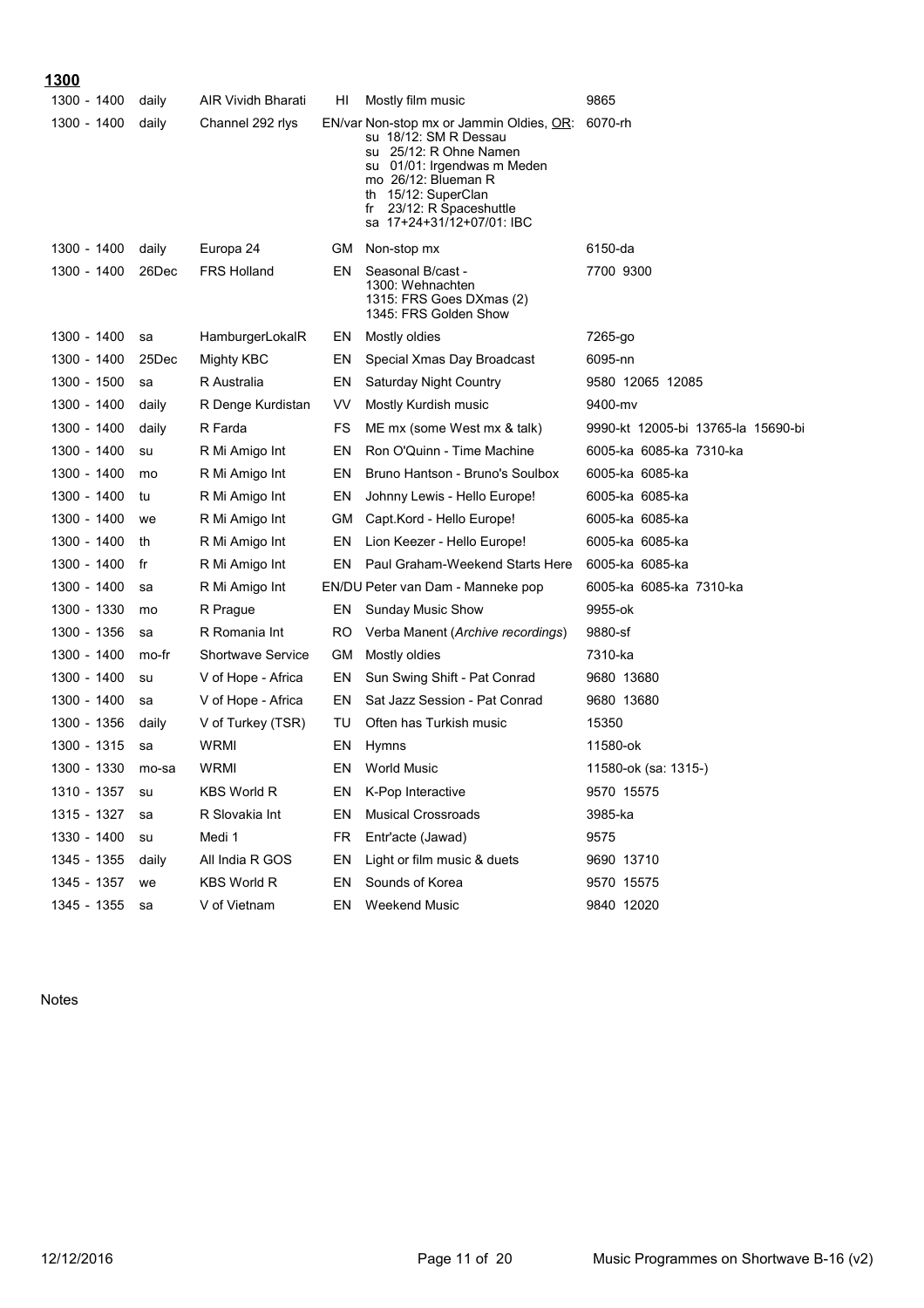| 1400        |           |                           |           |                                                                                                                                                                                                                                                                                      |                                               |
|-------------|-----------|---------------------------|-----------|--------------------------------------------------------------------------------------------------------------------------------------------------------------------------------------------------------------------------------------------------------------------------------------|-----------------------------------------------|
| 1400 - 1500 | daily     | <b>AIR Vividh Bharati</b> | HI        | Mostly film music                                                                                                                                                                                                                                                                    | 9865                                          |
| 1400 - 1500 | daily     | Channel 292 rlys          |           | EN/var Non-stop mx or Jammin Oldies, OR:<br>su 18/12: R Klein Paris Int<br>su 25/12: Beatspektrum<br>su 01/01: R Spaceshuttle<br>mo 26/12: Spaceshuttle R<br>th 15/12: SuperClan fr<br>fr $16+23+30/12+06/01$ :<br>R Ohne Namen<br>sa 24/12: Goldrausch 6070<br>sa 31/12: Grooveline | 6070-rh                                       |
| 1400 - 1500 | daily     | Europa 24                 | <b>GM</b> | Non-stop mx                                                                                                                                                                                                                                                                          | 6150-da                                       |
| 1400 - 1430 | 26Dec     | <b>FRS Holland</b>        | EN        | Seasonal B/cast - FRS Golden Show 7700 9300                                                                                                                                                                                                                                          |                                               |
| 1400 - 1500 | sa        | HamburgerLokalR           | SP        | Radio Tropical/Quadriga                                                                                                                                                                                                                                                              | 7265-go                                       |
| 1400 - 1500 | daily     | <b>KBS World R</b>        | EN        | <b>K-Pop Connection</b>                                                                                                                                                                                                                                                              | 9640                                          |
| 1400 - 1500 | 25Dec     | Mighty KBC                | EN        | Special Xmas Day Broadcast                                                                                                                                                                                                                                                           | 6095-nn                                       |
| 1400 - 1500 | fr        | R Australia               | EN        | Triple J Unearthed                                                                                                                                                                                                                                                                   | 9580 12065 12085                              |
| 1400 - 1500 | sa        | R Australia               | EN        | <b>Saturday Night Country</b>                                                                                                                                                                                                                                                        | 9580 12065 12085                              |
| 1400 - 1500 | tu,we     | R Australia               | EN        | The New Music Show                                                                                                                                                                                                                                                                   | 9580 12065 12085                              |
| 1400 - 1500 | daily     | R Denge Kurdistan         | VV        | Mostly Kurdish music                                                                                                                                                                                                                                                                 | 9400-mv                                       |
| 1400 - 1500 | daily     | R Farda                   | FS        | ME mx (some West mx & talk)                                                                                                                                                                                                                                                          | 9990-kt(-1430) 12005-bi 13765-la 15690-<br>bi |
| 1400 - 1500 | su        | R Mi Amigo Int            | EN        | Paul Graham - Soundtrack of 60s                                                                                                                                                                                                                                                      | 6005-ka 6085-ka 7310-ka                       |
| 1400 - 1500 | sa        | R Mi Amigo Int            | DU        | Lion Keezer - Hello To The World!                                                                                                                                                                                                                                                    | 6005-ka 6085-ka 7310-ka                       |
| 1400 - 1500 | mo-fr     | R Mi Amigo Int            | MX.       | Golden Era of Offshore AM Free R                                                                                                                                                                                                                                                     | 6085-ka                                       |
| 1400 - 1500 | sa        | R Romania Int             | RO.       | Verba Manent (Archive recordings)                                                                                                                                                                                                                                                    | 11975-ga 15310-ga                             |
| 1400 - 1500 | daily     | R Sultanate Oman          | EN        | Usually Western/English pops                                                                                                                                                                                                                                                         | 15140 (News 1430-1445v)                       |
| 1400 - 1500 | mo-fr     | <b>Shortwave Service</b>  | GМ        | Mostly oldies                                                                                                                                                                                                                                                                        | 7310-ka                                       |
| 1400 - 1420 | daily     | V of Turkey               | EN        | Music selection (varying time)                                                                                                                                                                                                                                                       | 12035                                         |
| 1400 - 1500 | daily     | V of Turkey (TSR)         | TU        | Often has Turkish music                                                                                                                                                                                                                                                              | 11815                                         |
| 1405 - 1500 | dly (irr) | V of America              | EN        | VOA1 - The Hits (irreg)                                                                                                                                                                                                                                                              | 4930-bo 15580-bo 17885-bo                     |
| 1410 - 1455 | daily     | All India R GOS           | EN        | Film music & duets; Indi-pop<br>(various times/days)                                                                                                                                                                                                                                 | 9690 13710                                    |
| 1410 - 1457 | su        | <b>KBS World R</b>        | ΚO        | Music Landscape                                                                                                                                                                                                                                                                      | 15575                                         |
| 1410 - 1457 | su        | <b>KBS World R</b>        | EN        | K-Pop Interactive                                                                                                                                                                                                                                                                    | 7215                                          |
| 1410 - 1430 | sa        | NHK R Japan               | EN        | Japan Hit Tunes (1st sa)<br>Music Journey (2rd sa)                                                                                                                                                                                                                                   | 11685-ta 11925-pw                             |
| 1415 - 1430 | th        | NHK R Japan               | EN        | Japanese Pop Culture (1 <sup>st</sup> th)                                                                                                                                                                                                                                            | 11685-ta 11925-pw                             |
| 1430 - 1500 | su        | R Havana Cuba             | SP        | Music programme                                                                                                                                                                                                                                                                      | 15370                                         |
| 1433 - 1500 | sa        | R France Int - World      | <b>FR</b> | L'epopee des musiques noires                                                                                                                                                                                                                                                         | 3965-drm                                      |
| 1445 - 1457 | we        | <b>KBS World R</b>        | KO        | Sounds of Korea                                                                                                                                                                                                                                                                      | 15575                                         |
| 1445 - 1457 | we        | <b>KBS World R</b>        | EN        | Sounds of Korea                                                                                                                                                                                                                                                                      | 7215                                          |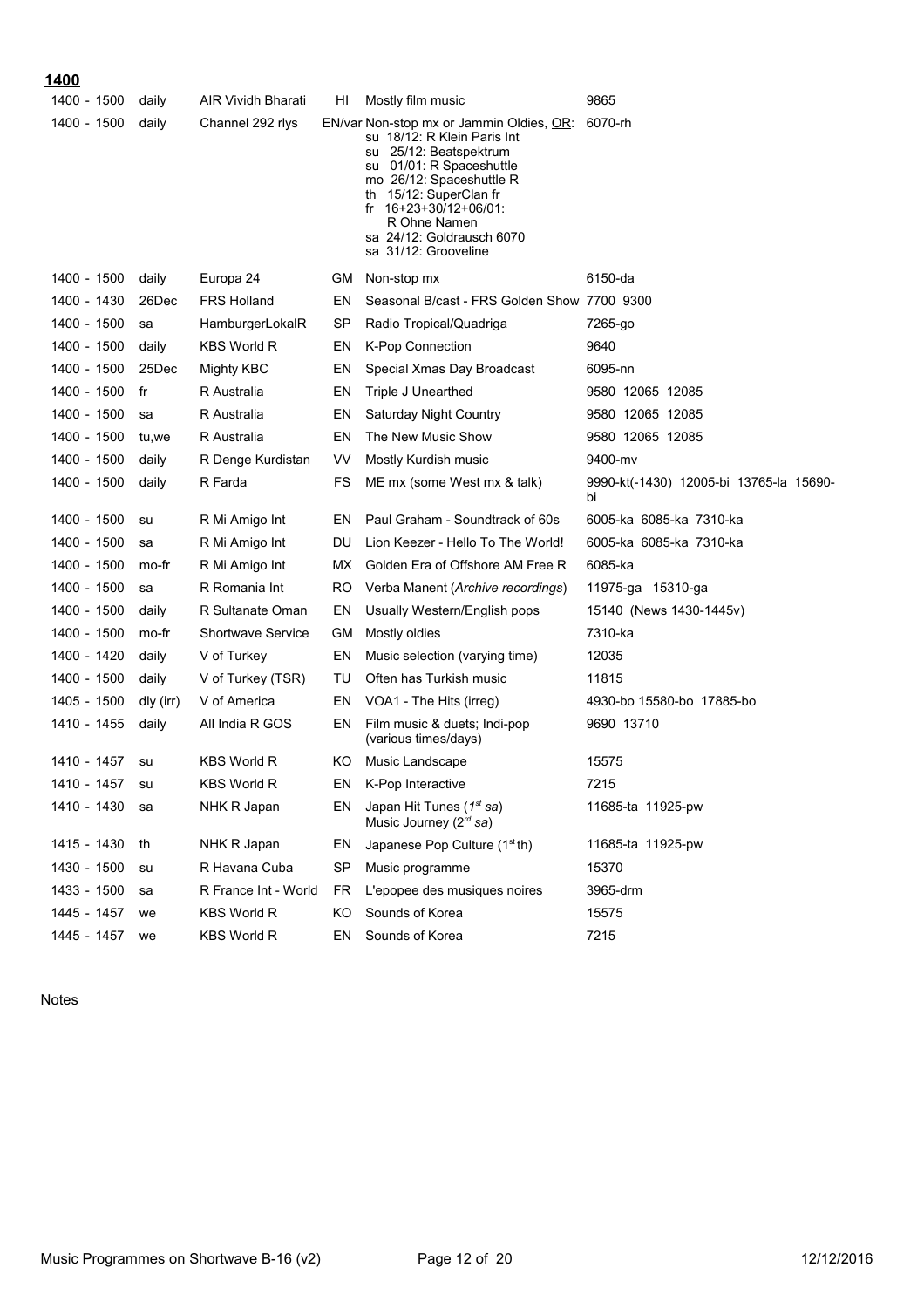| <u> 1500</u> |       |                           |    |                                                                                                                                                                                                                                        |                                                    |
|--------------|-------|---------------------------|----|----------------------------------------------------------------------------------------------------------------------------------------------------------------------------------------------------------------------------------------|----------------------------------------------------|
| 1500 - 1600  | daily | <b>AIR Vividh Bharati</b> | HI | Mostly film music                                                                                                                                                                                                                      | 9865                                               |
| 1500 - 1600  | daily | Channel 292 rlys          |    | EN/var Non-stop mx or Jammin Oldies, OR: 6070-rh<br>su 25/12; Beatspektrum<br>su 01/01: R Spaceshuttle<br>mo 26/12: Spaceshuttle R<br>th 15/12: SuperClan<br>fr 16/12: SM R Dessau<br>fr 23/12: R Ohne Namen<br>sa 24+31/12: Blueman R |                                                    |
| 1500 - 1600  | daily | Europa 24                 | GМ | Non-stop mx                                                                                                                                                                                                                            | 6150-da                                            |
| 1500 - 1600  | daily | <b>KBS World R</b>        | EN | <b>K-Pop Connection</b>                                                                                                                                                                                                                | 7215                                               |
| 1500 - 1558  | sa,su | Medi 1                    | FR | Deep Sunset (Amna)                                                                                                                                                                                                                     | 9575                                               |
| 1500 - 1600  | 25Dec | Mighty KBC                | EN | Special Xmas Day Broadcast                                                                                                                                                                                                             | 6095-nn                                            |
| 1500 - 1600  | fr    | R Australia               | EN | <b>Triple J Unearthed</b>                                                                                                                                                                                                              | 9580 12065 12085                                   |
| 1500 - 1600  | sa    | R Australia               | EN | Double J                                                                                                                                                                                                                               | 9580 12065 12085                                   |
| 1500 - 1600  | mo-th | R Australia               | EN | <b>Inside Sleeve</b>                                                                                                                                                                                                                   | 9580 12065 12085                                   |
| 1500 - 1600  | daily | R Denge Kurdistan         | VV | Mostly Kurdish music                                                                                                                                                                                                                   | 9400-bu                                            |
| 1500 - 1600  | daily | R Farda                   | FS | ME mx (some West mx & talk)                                                                                                                                                                                                            | 5860-ud(1530-) 12005-bi 15690-bi(-1530)            |
| 1500 - 1600  | su    | R Mi Amigo Int            | EN | Johnny Lewis - Offshore Radio Diary 6085-ka 7310-ka                                                                                                                                                                                    |                                                    |
| 1500 - 1600  | sa    | R Mi Amigo Int            | DU | Jeffrey Willems - Lost & Found                                                                                                                                                                                                         | 6085-ka 7310-ka                                    |
| 1500 - 1600  | mo-fr | R Mi Amigo Int            | МX | Golden Era of Offshore AM Free R                                                                                                                                                                                                       | 6085-ka                                            |
| 1500 - 1600  | daily | <b>Shortwave Service</b>  | GМ | Mostly oldies                                                                                                                                                                                                                          | 3985-ka 6005-ka(mo-fr) 7310-ka(su-fr)<br>$(1530-)$ |
| 1500 - 1600  | sa,su | V of Hope - Africa        | EN | Music in the Afternoon                                                                                                                                                                                                                 | 9680 13680                                         |
| 1500 - 1600  | daily | V of Turkey (TSR)         | TU | Often has Turkish music                                                                                                                                                                                                                | 11815                                              |
| 1500 - 1600  | su    | <b>WWCR</b>               | EN | Inspirations Across America                                                                                                                                                                                                            | 7490 (Gospel Rock)                                 |
| 1500 - 1600  | daily | Zanzibar B. Co            | VV | Usually African/local music                                                                                                                                                                                                            | 11735                                              |
| 1505 - 1600  | sa,su | V of America              | EN | Music Time in Africa                                                                                                                                                                                                                   | 4930-bo 7455-bo 15580-bo 17895-bo                  |
| 1505 - 1600  | mo-fr | V of America              | EN | <b>Border Crossings</b>                                                                                                                                                                                                                | 4930-bo 7455-bo 15580-bo 17895-bo                  |
| 1515 - 1525  | sa    | V of Vietnam              | EN | <b>Weekend Music</b>                                                                                                                                                                                                                   | 9840 12020                                         |
| 1530 - 1555  | su    | R Taiwan Int              | EN | Jukebox Republic                                                                                                                                                                                                                       | 9465 11685                                         |
| 1535 - 1555  | tu    | R Taiwan Int              | EN | Jade Bells and Bamboo Pipes                                                                                                                                                                                                            | 9465 11685                                         |
| 1535 - 1600  | su    | V of Mongolia             | EN | Sunday music programme                                                                                                                                                                                                                 | 12015                                              |
| 1600         |       |                           |    |                                                                                                                                                                                                                                        |                                                    |
| 1600 - 1700  | daily | AIR Vividh Bharati        | HI | Mostly film music                                                                                                                                                                                                                      | 9865                                               |

1600 - 1700 daily Channel 292 rlys EN/var Non-stop mx or Jammin Oldies, <u>OR</u>: 6070-rh su 18/12: R Pushka su 25/12: Beatspektrum th 15/12: SuperClan

sa 17/12+31/12+07/01: From the Isle of Music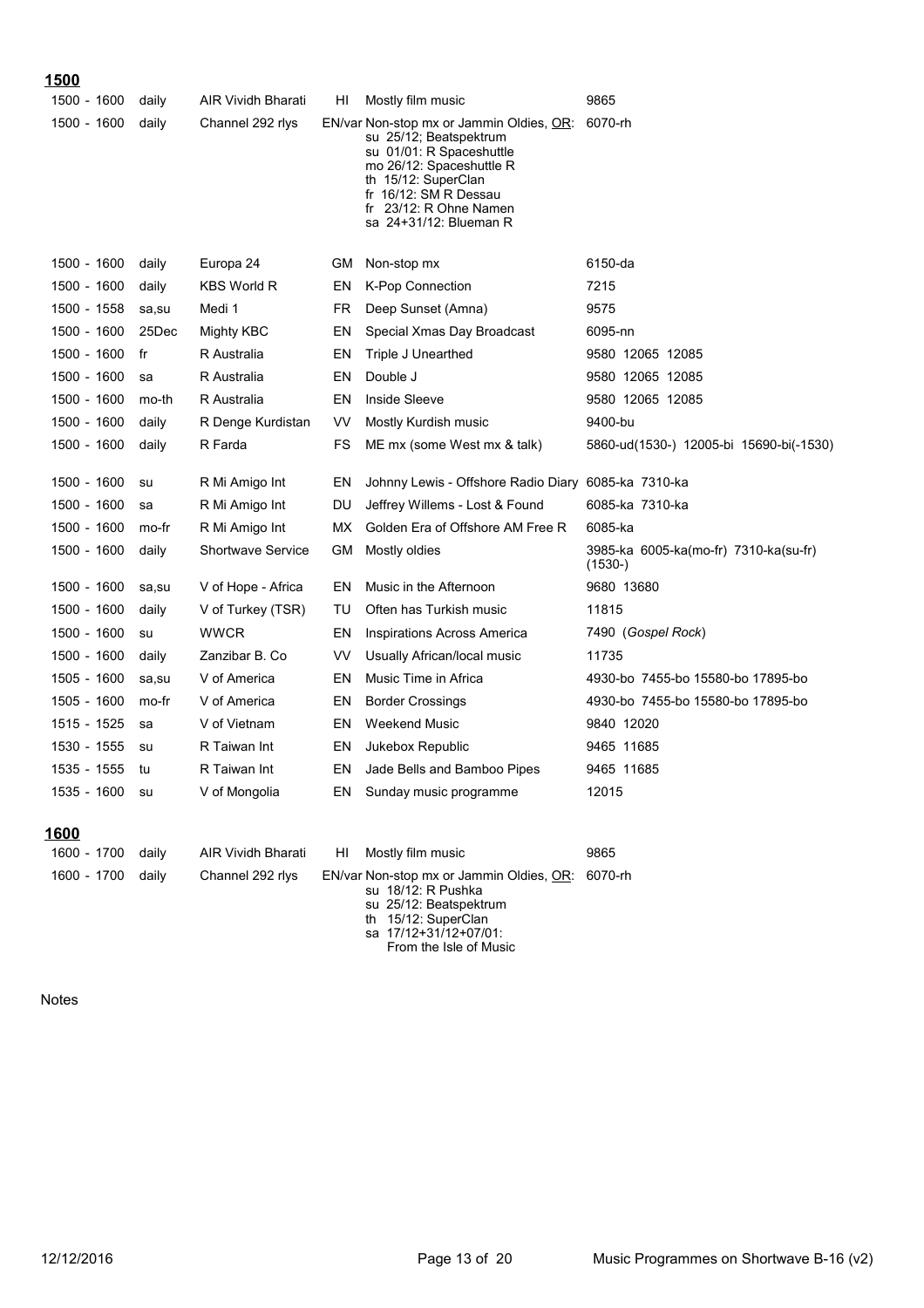| 1600 - 1700 | daily    | Europa 24                | GМ        | Non-stop mx                                                                                                                                                                                                | 6150-da                                                                      |
|-------------|----------|--------------------------|-----------|------------------------------------------------------------------------------------------------------------------------------------------------------------------------------------------------------------|------------------------------------------------------------------------------|
| 1600 - 1700 | daily    | <b>HCJB Deutsche</b>     | GМ        | Ichtys R Live                                                                                                                                                                                              | 3995-we 7365-we                                                              |
| 1600 - 1700 | fr       | R Australia              | EN        | Triple J Unearthed                                                                                                                                                                                         | 9580 12065 12085                                                             |
| 1600 - 1700 | sa       | R Australia              | EN        | Double J                                                                                                                                                                                                   | 9580 12065 12085                                                             |
| 1600 - 1700 | daily    | R Denge Kurdistan        | VV        | Mostly Kurdish music                                                                                                                                                                                       | 9400-bu                                                                      |
| 1600 - 1700 | daily    | R Farda                  | FS        | ME mx (some West mx & talk)                                                                                                                                                                                | 5860-ud 12005-bi                                                             |
| 1600 - 1700 | su       | R Mi Amigo Int           | EN        | Bruno Hantson - Soul Top 500                                                                                                                                                                               | 6085-ka                                                                      |
| 1600 - 1700 | sa       | R Mi Amigo Int           | ΕN        | Bruno Hantson - Soul Top 500                                                                                                                                                                               | 6085-ka                                                                      |
| 1600 - 1700 | mo-fr    | R Mi Amigo Int           | МX        | Golden Era of Offshore AM Free R                                                                                                                                                                           | 6085-ka                                                                      |
| 1600 - 1700 | daily    | <b>Shortwave Service</b> | GМ        | Mostly oldies                                                                                                                                                                                              | 3985-ka                                                                      |
| 1600 - 1630 | su       | V of Hope - Africa       | EN        | Music in the Afternoon                                                                                                                                                                                     | 9680 13680                                                                   |
| 1600 - 1656 | daily    | V of Turkey (TSR)        | TU        | Often has Turkish music                                                                                                                                                                                    | 11815                                                                        |
| 1600 - 1700 | daily    | Zanzibar B. Co           | VV        | Usually African/local music                                                                                                                                                                                | 11735                                                                        |
| 1605 - 1658 | sa       | Medi 1                   | FR        | Goldies (Mariam)                                                                                                                                                                                           | 9575                                                                         |
| 1610 - 1657 | sa       | KBS World R              | ΚO        | Music Landscape                                                                                                                                                                                            | 7275 9740                                                                    |
| 1610 - 1657 | su       | KBS World R              | EN        | K-Pop Interactive                                                                                                                                                                                          | 9515 9640                                                                    |
| 1610 - 1700 | mo-fr    | R France Int - Af        | FR        | <b>Couleurs Tropicales</b>                                                                                                                                                                                 | 15300                                                                        |
| 1615 - 1627 | fr       | R Slovakia Int           | EN        | <b>Musical Crossroads</b>                                                                                                                                                                                  | 7310-ka                                                                      |
| 1615 - 1625 | sa       | V of Vietnam             | EN        | <b>Weekend Music</b>                                                                                                                                                                                       | 7220 7280 9550 9730                                                          |
| 1630 - 1650 | su,we    | Deutsche Welle           | ΕN        | Pulse (mx & youth culture)                                                                                                                                                                                 | 9820-me 15290-fr 15315-fr 17690-fr<br>17710-dh                               |
| 1630 - 1700 | 26Dec    | <b>FRS Holland</b>       | EN        | Seasonal B/cast - Music                                                                                                                                                                                    | 7700 9300                                                                    |
| 1630 - 1700 | th       | R Australia              | EN        | Oz Country Style                                                                                                                                                                                           | 9580 12065 12085                                                             |
| 1630 - 1655 | su       | R Taiwan Int             | EN        | Jukebox Republic                                                                                                                                                                                           | 9465 11685                                                                   |
| 1630 - 1700 | daily    | <b>SLBC</b>              | SI        | Mostly Sri Lankan mx                                                                                                                                                                                       | 11750                                                                        |
| 1630 - 1650 | sa, (su) | V of America             | ΕN        | Nightline Africa - Music from Af                                                                                                                                                                           | 4930-bo 6080-sa 11900-me 13865-wo<br>15180-va 15580-bo 17895-va (irr on sun) |
| 1633 - 1500 | su       | R France Int - World     | FR.       | L'epopee des musiques noires                                                                                                                                                                               | 3965-drm                                                                     |
| 1635 - 1655 | tu       | R Taiwan Int             | ΕN        | Jade Bells and Bamboo Pipes                                                                                                                                                                                | 9465 11685                                                                   |
| 1645 - 1657 | tu       | <b>KBS World R</b>       | KO        | Sounds of Korea                                                                                                                                                                                            | 7275 9740                                                                    |
| 1645 - 1657 | we       | <b>KBS World R</b>       | EN        | Sounds of Korea                                                                                                                                                                                            | 9515 9640                                                                    |
| 1700        |          |                          |           |                                                                                                                                                                                                            |                                                                              |
| 1700 - 1745 | daily    | AIR Vividh Bharati       | HI        | Mostly film music                                                                                                                                                                                          | 9865                                                                         |
| 1700 - 1800 | daily    | Channel 292 rlys         |           | EN/var Non-stop mx or Jammin Oldies, OR:<br>su 25/12: Beatspektrum<br>su 01/01: SDXF<br>th 15/12: SuperClan<br>fr 06/01: SDXF<br>sa 17/12 (1730-):<br><b>Flying Circus Rock Show</b><br>sa 07/01: R Sylvia | 6070-rh                                                                      |
| 1700 - 1800 | daily    | Europa 24                | <b>GM</b> | Non-stop mx                                                                                                                                                                                                | 6150-da                                                                      |
| 1700 - 1800 | 26Dec    | <b>FRS Holland</b>       | EN        | Seasonal B/cast - FRS Magazine                                                                                                                                                                             | 7700 9300                                                                    |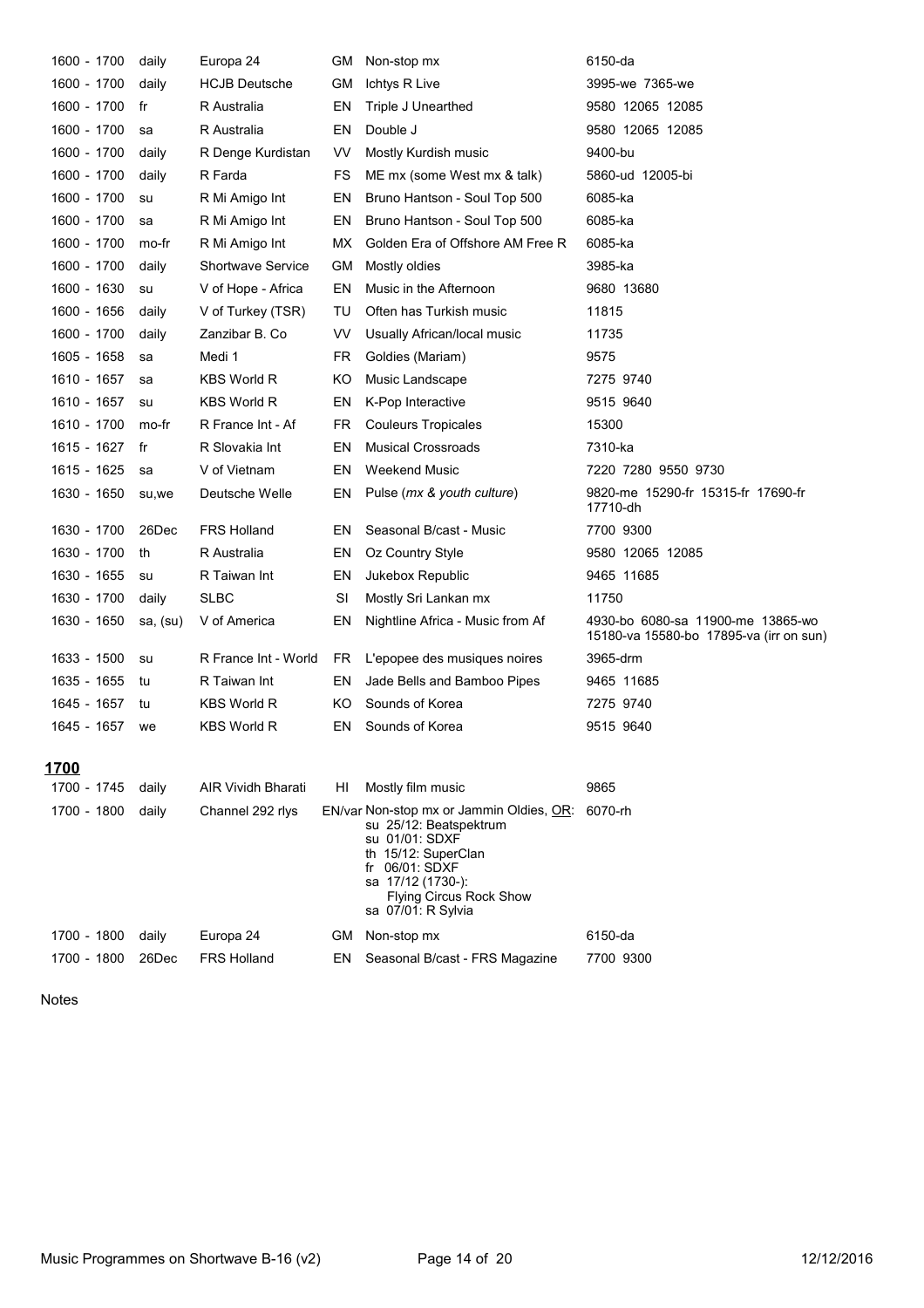| 1700 - 1800  | sa        | R Australia              | EN  | Double J                                                                                                                                                                                                                                                                        | 9580 12065 12085                            |
|--------------|-----------|--------------------------|-----|---------------------------------------------------------------------------------------------------------------------------------------------------------------------------------------------------------------------------------------------------------------------------------|---------------------------------------------|
| 1700 - 1800  | su        | R Australia              | EN  | Keys to Music (classical)                                                                                                                                                                                                                                                       | 9580 12065 12085                            |
| 1700 - 1800  | daily     | R Denge Kurdistan        | VV. | Mostly Kurdish music                                                                                                                                                                                                                                                            | 9400-fr                                     |
| 1700 - 1800  | daily     | R Farda                  | FS  | ME mx (some West mx & talk)                                                                                                                                                                                                                                                     | 5860-kt 12005-bi                            |
| 1700 - 1800  | daily     | <b>SLBC</b>              | SI  | Mostly Sri Lankan mx                                                                                                                                                                                                                                                            | 11750                                       |
| 1700 - 1800  | daily     | V of Turkey (TSR)        | TU  | Often has Turkish music                                                                                                                                                                                                                                                         | 5980 6120                                   |
| 1700 - 1800  | daily     | Zanzibar B. Co           | VV  | Usually African/local music                                                                                                                                                                                                                                                     | 11735                                       |
| 1705 - 1747  | su        | RNZI                     | EN  | Hymns on Sunday                                                                                                                                                                                                                                                                 | 7285-drm                                    |
| 1707 - 1757  | su-fr     | NHK R Japan              | JJ  | EE/FF/JJ 'evergreens'                                                                                                                                                                                                                                                           | 9765-nn 11945-fr 13720                      |
| 1710 - 1757  | sa        | <b>KBS World R</b>       | ΚO  | Music Landscape                                                                                                                                                                                                                                                                 | 9515                                        |
| 1730 - 1800  | sa        | <b>WWCR</b>              | ΕN  | <b>Musical Memories</b>                                                                                                                                                                                                                                                         | 12160                                       |
| 1745 - 1800  | daily     | AIR Raagam               |     | EN/HI Hindustani/Carnatic classical mx                                                                                                                                                                                                                                          | 7550-drm:Ch2                                |
| 1745 - 1800  | daily     | All India R GOS          | EN  | <b>Devotional Music</b>                                                                                                                                                                                                                                                         | 7550-drm:Ch1 9445 9950 11670 11935<br>13695 |
| 1745 - 1757  | tu        | <b>KBS World R</b>       | ΚO  | Sounds of Korea                                                                                                                                                                                                                                                                 | 9515                                        |
| <u> 1800</u> |           |                          |     |                                                                                                                                                                                                                                                                                 |                                             |
| 1800 - 1900  | daily     | AIR Raagam               |     | EN/HI Hindustani/Carnatic classical mx                                                                                                                                                                                                                                          | 7550-drm:Ch2                                |
| 1800 - 1900  | daily     | Channel 292 rlys         |     | EN/var Non-stop mx or Jammin Oldies, OR:<br>su 18/12+01/01:<br><b>Flying Circus Rock Show</b><br>mo 26/12: R Waves Int<br>th 15/12: SuperClan<br>sa 17+24+31/12 (1830-):<br>SM R Int (Ron O'Quinn)<br>sa 24/12 (-1830):<br><b>Flying Circus Rock Show</b><br>sa 07/01: R Sylvia | 6070-rh                                     |
| 1800 - 1900  | dly (irr) | ERT V of Greece          | GK. | Often varied Greek mx                                                                                                                                                                                                                                                           | $9420 +$ or 9935                            |
| 1800 - 1900  | 26Dec     | <b>FRS Holland</b>       | ΕN  | Seasonal B/cast -<br>1800: German Show<br>1845: Dave Scott's Radiowaves                                                                                                                                                                                                         | 7700 9300                                   |
| 1800 - 1900  | su        | Gold 80s Rewind          | EN  | 80's music (Jordan Heyburn) 1 <sup>st</sup> su                                                                                                                                                                                                                                  | 7310-ka (1Jan, 5Feb, etc)                   |
| 1800 - 1830  | sa        | R Australia              | EN  | <b>Rythm Divine</b>                                                                                                                                                                                                                                                             | 9580 12065 12085                            |
| 1800 - 1900  | daily     | R Denge Kurdistan        | VV. | Mostly Kurdish music                                                                                                                                                                                                                                                            | 9400-fr                                     |
| 1800 - 1900  | daily     | R Farda                  | FS  | ME mx (some West mx & talk)                                                                                                                                                                                                                                                     | 5860-kt                                     |
| 1800 - 1900  | mo        | R Mi Amigo Int           | EN  | Bruno Hantson - Bruno's Soulbox                                                                                                                                                                                                                                                 | 3985-ka                                     |
| 1800 - 1900  | tu        | R Mi Amigo Int           | EN  | Johnny Lewis - Hello Europe!                                                                                                                                                                                                                                                    | 3985-ka                                     |
| 1800 - 1900  | we        | R Mi Amigo Int           | GM  | Capt.Kord - Hello Europe!                                                                                                                                                                                                                                                       | 3985-ka                                     |
| 1800 - 1900  | th        | R Mi Amigo Int           | EN  | Lion Keezer - Hello Europe!                                                                                                                                                                                                                                                     | 3985-ka                                     |
| 1800 - 1900  | fr        | R Mi Amigo Int           | EN  | Paul Graham-Weekend Starts Here                                                                                                                                                                                                                                                 | 3985-ka                                     |
| 1800 - 1856  | su        | R Romania Int            | RO  | <b>Music 100%</b>                                                                                                                                                                                                                                                               | 5990-ga 7375-ga                             |
| 1800 - 1900  | sa        | <b>Shortwave Service</b> | GМ  | Mostly oldies                                                                                                                                                                                                                                                                   | 3985-ka                                     |
| 1800 - 1830  | daily     | <b>SLBC</b>              | SI  | Mostly Sri Lankan mx                                                                                                                                                                                                                                                            | 11750                                       |
| 1800 - 1900  | 25Dec     | SM Radio Int             | EN  | Special Xmas broadcast                                                                                                                                                                                                                                                          | via Armenia - freq tbc                      |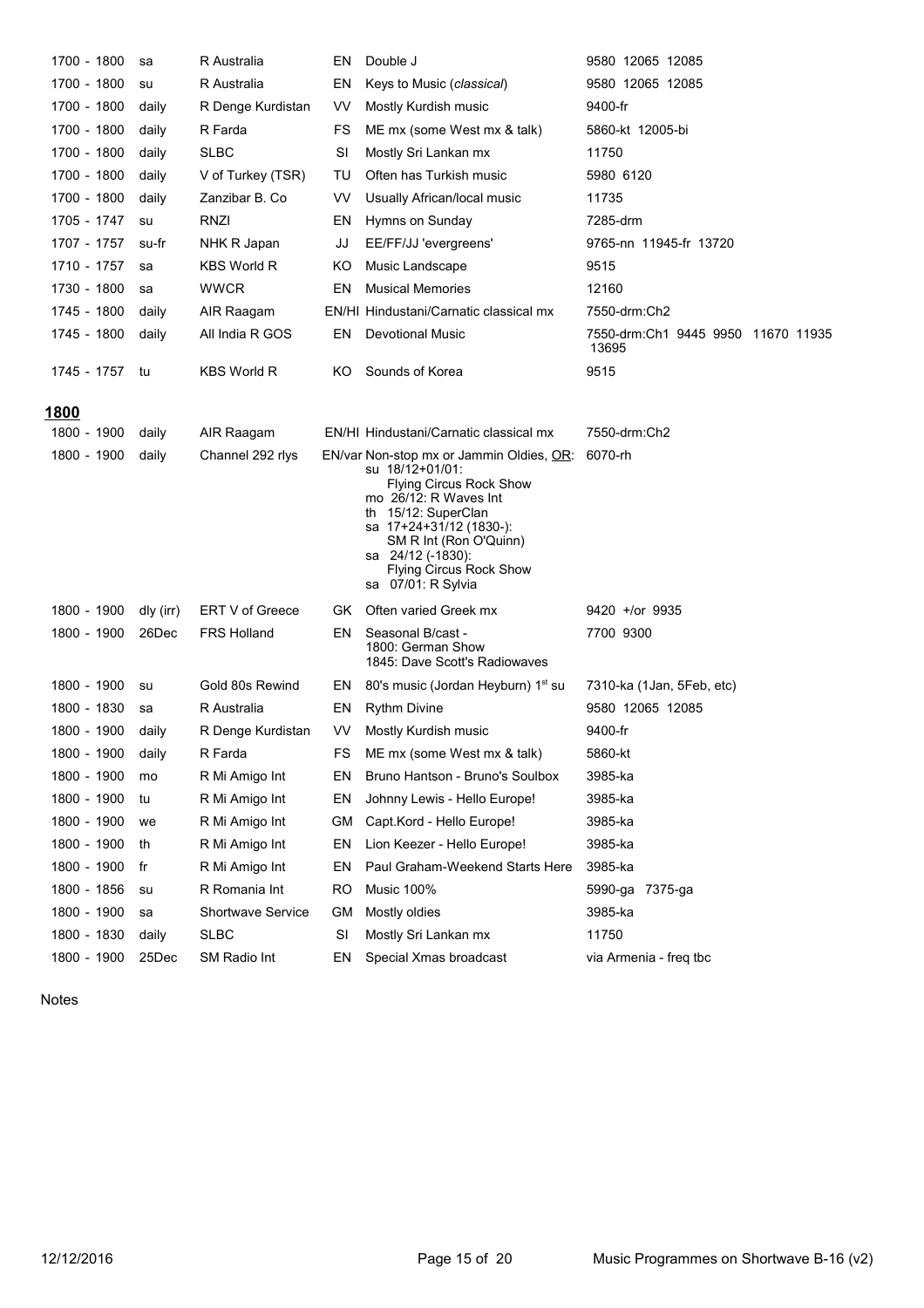| 1800 - 1820    | daily     | V of Turkey        | EN        | Music selection (varying time)                                                                                           | 11730                                                                                |
|----------------|-----------|--------------------|-----------|--------------------------------------------------------------------------------------------------------------------------|--------------------------------------------------------------------------------------|
| 1800 - 1900    | daily     | V of Turkey (TSR)  | TU        | Often has Turkish music                                                                                                  | 5980 6120                                                                            |
| 1800 - 1830    | sa        | <b>WWCR</b>        | EN        | <b>Talking Machine Show</b>                                                                                              | 12160                                                                                |
| 1800 - 1900    | daily     | Zanzibar B. Co     | VV        | Usually African/local music                                                                                              | 11735                                                                                |
| 1805 - 1856    | sa        | R Romania Int      | RO        | As We Like! pt.1 (Club/party)                                                                                            | 5990-ga 7375-ga                                                                      |
| 1807 - 1857    | su-fr     | NHK R Japan        | JJ        | EE/FF/JJ 'evergreens'                                                                                                    | 9765-nn 11945-fr 13720                                                               |
| 1810 - 1830    | su        | China R Int        | IT        | Music from China                                                                                                         | 7435-ji 7340-ks                                                                      |
| 1810 - 1857    | su        | <b>KBS World R</b> | EN        | K-Pop Interactive                                                                                                        | 7275                                                                                 |
| 1810 - 1857    | su        | <b>KBS World R</b> | <b>SP</b> | Melodías de Corea                                                                                                        | 9740                                                                                 |
| 1810 - 1830    | sa        | NHK R Japan        | EN        | Japan Hit Tunes $(1st sa)$<br>Music Journey ( $2^{rd}$ sa)                                                               | 11800-me                                                                             |
| 1815 - 1830    | fr-we     | All India R GOS    | EN        | Hindustani classical or light music                                                                                      | 7550-drm:Ch1 9445 9950 11670 11935<br>13695                                          |
| 1815 - 1830    | th        | NHK R Japan        | EN        | Japanese Pop Culture $(1stth)$                                                                                           | 11800-me                                                                             |
| 1815 - 1825    | sa        | V of Vietnam       | EN        | <b>Weekend Music</b>                                                                                                     | 7280 9730                                                                            |
| 1820 - 1900    | daily     | Bangladesh Betar   | EN        | Local mx and western mx                                                                                                  | 13580                                                                                |
| 1830 - 1855    | we        | China R Int        | EN        | Music +                                                                                                                  | 6100-bj 7405-bj                                                                      |
| 1830 - 1900    | fr        | R Australia        | EN        | Oz Country Style                                                                                                         | 9580 12065 12085                                                                     |
| 1830 - 1840    | mo        | R Romania Int      | EN        | <b>Your Music</b>                                                                                                        | 5935 7350-drm                                                                        |
| 1830 - 1840    | su        | R Romania Int      | EN        | Music Time                                                                                                               | 5935 7350-drm                                                                        |
| 1830 - 1840    | we,th     | R Romania Int      | EN        | Music Highlights (Classical mx)                                                                                          | 5935 7350-drm                                                                        |
| 1830 - 1840    | tu,fr     | R Romania Int      | EN        | <b>Truly Romanian</b>                                                                                                    | 5935 7350-drm                                                                        |
| 1830 - 1840    | sa        | R Romania Int      | ΕN        | All That Jazz                                                                                                            | 5935 7350-drm                                                                        |
| 1830 - 1900    | sa        | V of America       |           | AmharicChart hits & 'evergreens'                                                                                         | 9485-wo 9755-wo 11900-me 11955-ud<br>12040-ud 12130-la 12140-kt 13775-ud<br>15690-la |
| 1830 - 1850    | sa, (su)  | V of America       | EN        | Nightline Africa - Music from Af                                                                                         | 4930-bo 13590-ud 15580-bo (irr on sun)                                               |
| 1833 - 1900    | su        | R France Int - Af  | FR        | L'epopee des musiques noires                                                                                             | 9810 11765 11995 13740 15300 17850<br>21580                                          |
| 1845 - 1857    | we        | <b>KBS World R</b> | EN        | Sounds of Korea                                                                                                          | 7275                                                                                 |
| 1845 - 1857    | we        | <b>KBS World R</b> | SP        | Al Son de Corea (Traditional)                                                                                            | 9740                                                                                 |
| 1900           |           |                    |           |                                                                                                                          |                                                                                      |
| 1900 - 1945    | daily     | AIR Raagam         |           | EN/HI Hindustani/Carnatic classical mx                                                                                   | 7550-drm:Ch2                                                                         |
| 1900 - 2000    | daily     | Channel 292 rlys   |           | EN/var Non-stop mx or Jammin Oldies, OR:<br>we 14+21+28/12+04/01: IBC<br>sa 17+24+31/12+07/01:<br>SM R Int (Ron O'Quinn) | 6070-rh                                                                              |
| 1900 - 2000    | dly (irr) | ERT V of Greece    | GK.       | Often varied Greek mx                                                                                                    | 9420 +/or 9935                                                                       |
| 1900 - 2000    | 26Dec     | <b>FRS Holland</b> | ΕN        | Seasonal B/cast -<br>1900: Dave Scott's Radiowaves<br>1930: FRS Goes DXmas (1)<br>1945: Musical Express                  | 7700 9300                                                                            |
| 1900 - 2000 fr |           | <b>IRRS</b>        | EN        | Radio City $(3rd Fri)$                                                                                                   | 7290-bu [or irreg: 2 <sup>nd</sup> /4 <sup>th</sup> fri]                             |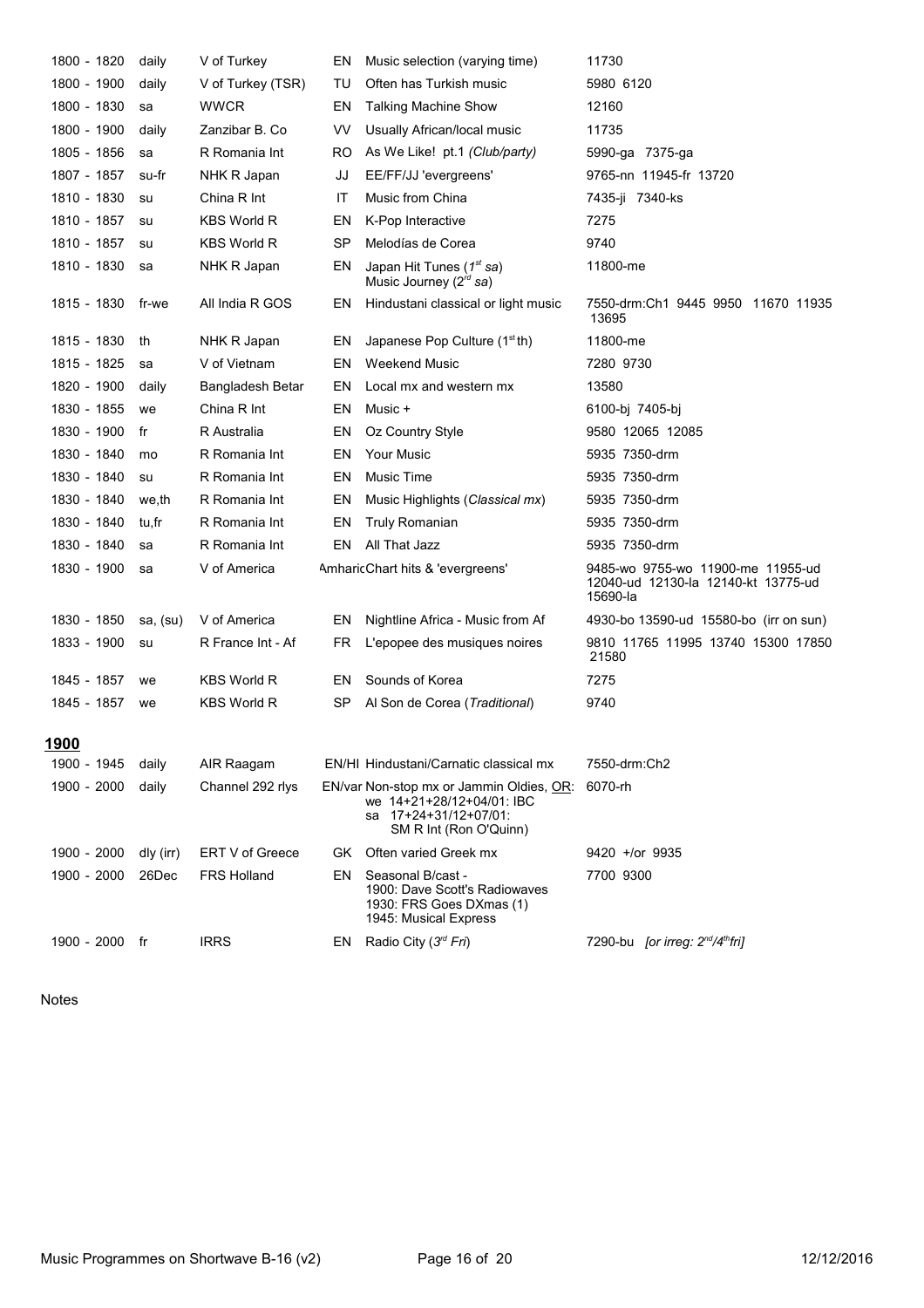| 1900 - 2000                 | daily     | R Denge Kurdistan  | VV.       | Mostly Kurdish music                                                                                                                                            | 9400-fr                                           |
|-----------------------------|-----------|--------------------|-----------|-----------------------------------------------------------------------------------------------------------------------------------------------------------------|---------------------------------------------------|
| 1900 - 2000                 | daily     | R Farda            | FS        | ME mx (some West mx & talk)                                                                                                                                     | 5860-kt                                           |
| 1900 - 2000                 | $4th$ su  | R Mi Amigo Int     |           | <b>EN/DU Special broadcast</b>                                                                                                                                  | 6120-gy 25/12 To be confirmed                     |
| 1900 - 1956                 | su        | R Romania Int      | RO.       | Zi-le D-Alead-Ale Noastre (Folk mx)                                                                                                                             | 5990-ga 7375-ga                                   |
| 1900 - 1956                 | sa        | R Romania Int      | RO        | As We Like! pt. 2 (Club/party)                                                                                                                                  | 5990-ga 7375-ga                                   |
| 1900 - 1930                 | su        | V of America       | FR        | Soul USA (pt1)                                                                                                                                                  | 9590-kt 12075-bo 15730-va                         |
| 1900 - 2000                 | daily     | V of Turkey (TSR)  | TU        | Often has Turkish music                                                                                                                                         | 5980 6120                                         |
| 1900 - 2000                 | daily     | Zanzibar B. Co     | VV        | Usually African/local music                                                                                                                                     | 11735                                             |
| 1915 - 1925                 | sa        | V of Vietnam       | EN        | <b>Weekend Music</b>                                                                                                                                            | 7280 9730                                         |
| 1920 - 1930                 | su-fr     | All India R GOS    | EN        | Film music or duets; Indi-pop<br>(various times)                                                                                                                | 7550-drm:Ch1 9445 9950 11670 11935<br>13695       |
| 1930 - 1957                 | su        | R Taiwan Int       | GМ        | Musik aus Taiwan                                                                                                                                                | 3955-wo                                           |
| 1935 - 1945                 | daily     | All India R GOS    | EN        | Film music or duets; Indi-pop<br>(various times)                                                                                                                | 7550-drm:Ch1 9445 9950 11670 11935<br>13695       |
| 1935 - 1957                 | su        | R Taiwan Int       | FR.       | <b>Partitions Orientales</b>                                                                                                                                    | 9895-dh 11885-fr                                  |
| 1935 - 2000                 | su        | V of America       | FR        | Soul USA (pt2)                                                                                                                                                  | 9590-kt 11900-sa 12075-bo 15730-gr                |
| 1940 - 2000                 | sa        | NHK R Japan        | EN        | Japan Hit Tunes $(1st sa)$<br>Music Journey ( $2^{rd}$ sa)                                                                                                      | 9485-ya 9625                                      |
| 1940 - 1957                 | mo        | R Taiwan Int       | FR        | Pop 50                                                                                                                                                          | 9895-dh 11885-fr                                  |
| 1940 - 1957                 | mo        | R Taiwan Int       | GM        | <b>Hit Parade</b>                                                                                                                                               | 3955-wo                                           |
| 1945 - 2000                 | th        | NHK R Japan        | EN        | Japanese Pop Culture $(1stth)$                                                                                                                                  | 9485-va 9625                                      |
|                             |           |                    |           |                                                                                                                                                                 |                                                   |
| <u> 2000</u><br>2000 - 2100 | daily     | Channel 292 rlys   |           | EN/var Non-stop mx or Jammin Oldies, OR: 6070-rh<br>su 18/12: EMR<br>we 14+21/12: Pure<br>sa 17+24+31/12 (-2030) and<br>07/01(-2100):<br>SM R Int (Ron O'Quinn) |                                                   |
| 2000 - 2100                 | dly (irr) | ERT V of Greece    | GK        | Often varied Greek mx                                                                                                                                           | $9420 +$ /or $9935$                               |
| 2000 - 2100                 | 18Dec     | European Music R   | EN        | 40 <sup>th</sup> Birthday transmission                                                                                                                          | 6070-ro (18 Dec)                                  |
| 2000 - 2100                 | 26Dec     | <b>FRS Holland</b> | EN        | Seasonal B/cast -<br>2000: Musical Express<br>2030: Wehnachten                                                                                                  | 7700 9300                                         |
| 2000 - 2100                 | su        | Gold 80s Rewind    |           | EN 80's music (Jordan Heyburn) 1 <sup>st</sup> su 6145-nn (1Jan, 5Feb, etc)                                                                                     |                                                   |
| 2000 - 2100                 | daily     | R Denge Kurdistan  | VV.       | Mostly Kurdish music                                                                                                                                            | 9400-mv                                           |
| 2000 - 2100                 | daily     | R Farda            | FS        | ME mx (some West mx & talk)                                                                                                                                     | 5860-kt                                           |
| 2000 - 2100                 | su        | R Marti            | <b>SP</b> | <b>Archivo Musical</b>                                                                                                                                          | 9565-gr 11930-gr                                  |
| 2000 - 2100                 | $4th$ su  | R Mi Amigo Int     |           | <b>EN/DU Special broadcast</b>                                                                                                                                  | 6120-gv 25/12 To be confirmed                     |
| 2000 - 2030                 |           |                    |           |                                                                                                                                                                 |                                                   |
|                             | su        | V of America       | FR.       | RM Show: Du Blues au Jazz                                                                                                                                       | 9485-kt 11900-sa 12075-bo 15730-gr                |
| 2000 - 2100                 | sa,su     | V of America       | EN        | Music Time in Africa                                                                                                                                            | 4930-bo 4940-sa(2030-)(sa,su) 6195-bo<br>15580-va |
| 2000 - 2030                 | mo        | V of America       | FR        | RM Show: Le hit-parade americain                                                                                                                                | 9485-kt 11900-sa 12075-bo 15730-gr                |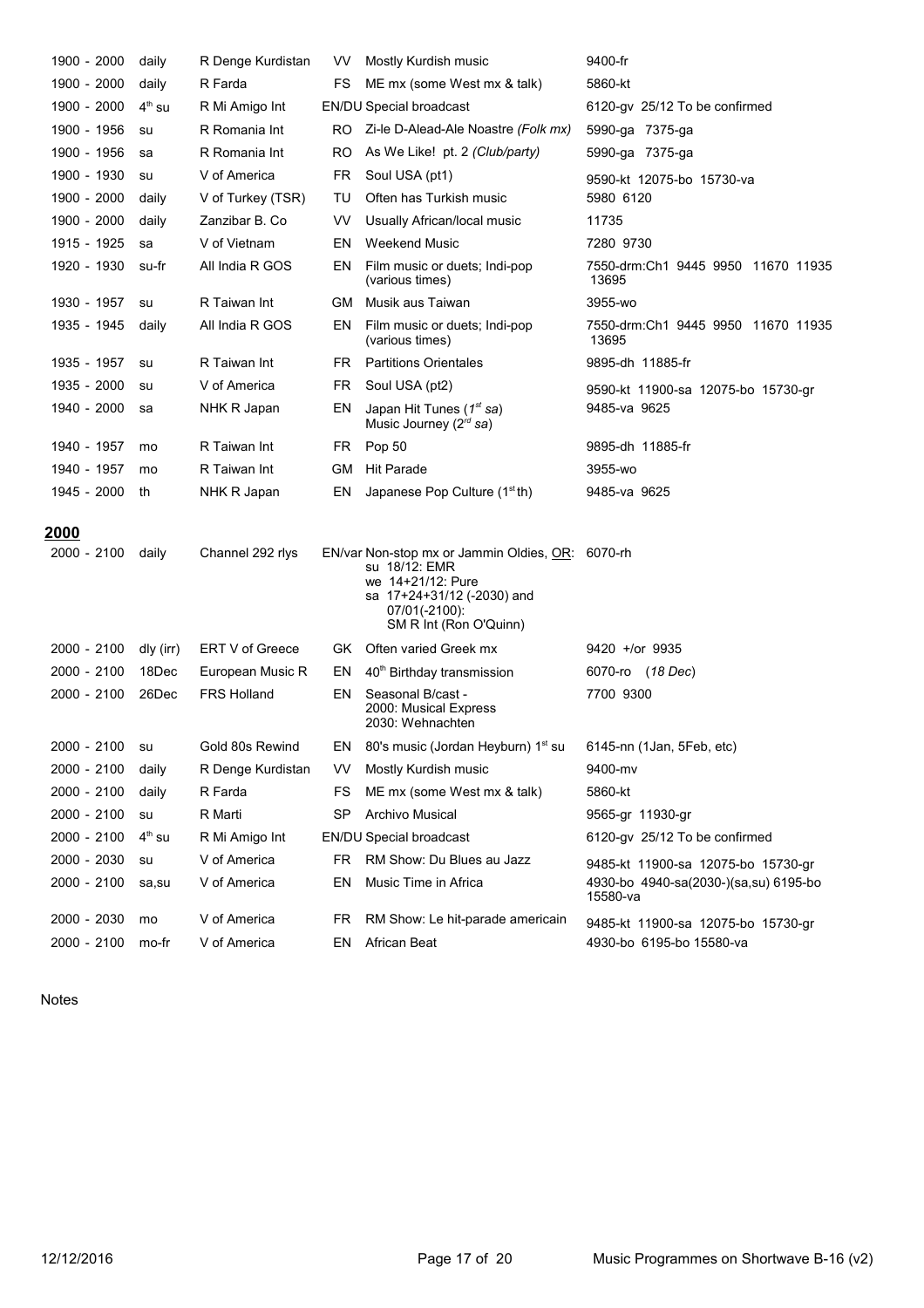| 2000 - 2030 | tu        | V of America             | FR        | RM Show: Antenna Libre                                                                     | 9485-kt 11900-sa 12075-bo 15730-gr               |
|-------------|-----------|--------------------------|-----------|--------------------------------------------------------------------------------------------|--------------------------------------------------|
| 2000 - 2030 | we        | V of America             | FR        | RM Show: Musique internationale                                                            | 9485-kt 11900-sa 12075-bo 15730-gr               |
| 2000 - 2030 | th        | V of America             | FR        | RM Show - Afro music                                                                       | 9485-kt 11900-sa 12075-bo 15730-gr               |
| 2000 - 2030 | fr        | V of America             | FR        | RM Show: La musique des caraibes                                                           | 9485-kt 11900-sa 12075-bo 15730-gr               |
| 2000 - 2020 | daily     | V of Turkey              | EN        | Music selection (varying time)                                                             | 6050                                             |
| 2000 - 2100 | daily     | V of Turkey (TSR)        | TU        | Often has Turkish music                                                                    | 5980 6120                                        |
| 2000 - 2100 | tu        | <b>WRMI</b>              | EN        | Jazz From the Left                                                                         | 11580-ok (new, planned from 6 Dec)               |
| 2000 - 2100 | daily     | Zanzibar B. Co           | VV        | Usually African/local music                                                                | 11735                                            |
| 2010 - 2057 | su        | <b>KBS World R</b>       | FR        | Musique coréenne                                                                           | 5950-fr                                          |
| 2010 - 2057 | su        | <b>KBS World R</b>       | GМ        | Unterwegs mit Musik ( <i>pop</i> )                                                         | 3955-wo                                          |
| 2010 - 2100 | mo-fr     | R France Int - Af        | <b>FR</b> | La bande passante                                                                          | 7205 9790 11995                                  |
| 2010 - 2100 | mo-fr     | R France Int - World     | FR        | La bande passante                                                                          | 3965-drm                                         |
| 2015 - 2030 | daily     | China R Int              | Srb       | Varied Western/CC pop/rock                                                                 | 7325-ur 7390-xi 9585-ka                          |
| 2015 - 2027 | fr        | R Slovakia Int           | EN        | <b>Musical Crossroads</b>                                                                  | 3985-ka                                          |
| 2020 - 2030 | th        | R Romania Int            | <b>SP</b> | Music Programme                                                                            | 7235-tg 9610-tg                                  |
| 2030 - 2055 | daily     | China R Int              | PO        | <b>Chinese Popular Music</b>                                                               | 6020-sz 7305-ur                                  |
| 2030 - 2058 | daily     | Medi 1                   | AA        | Musique Soufie                                                                             | 9575                                             |
| 2030 - 2040 | tu        | R Romania Int            | <b>SP</b> | Folk Music Programme                                                                       | 7235-tg 9610-tg                                  |
| 2030 - 2040 | fr        | R Romania Int            | <b>SP</b> | Romanian Folk Music                                                                        | 7235-tg 9610-tg                                  |
| 2030 - 2040 | sa        | R Romania Int            | <b>SP</b> | Top Musical (pop)                                                                          | 7235-tg 9610-tg                                  |
| 2030 - 2100 | sa,su     | <b>Shortwave Service</b> | GМ        | Mostly oldies                                                                              | 3985-ka                                          |
| 2035 - 2057 | su        | R Havana Cuba            | EN        | From Havana (2-weekly)                                                                     | 15140                                            |
| 2040 - 2055 | su        | China R Int              | IT        | Music from China                                                                           | 7265-ur 7345-ka                                  |
| 2040 - 2057 | sa        | R Havana Cuba            | EN        | Music with a Message<br>alt with The Jazz Place                                            | 15140                                            |
| 2045 - 2100 | daily     | AIR Raagam               |           | EN/HI Hindustani/Carnatic classical mx                                                     | 7550-drm:Ch2                                     |
| 2045 - 2057 | we        | <b>KBS World R</b>       | FR        | Aux sources de la musique coréenne 5950-fr                                                 |                                                  |
| 2045 - 2057 | we        | KBS World R              | GМ        | Musik verbindet (Traditional)                                                              | 3955-wo                                          |
| 2045 - 2055 | sa        | V of Vietnam             | EN        | <b>Weekend Music</b>                                                                       | 7220 7280 9550 9730                              |
| 2050 - 2100 | daily     | All India R GOS          | EN        | Hindustani light or Carnatic music,<br>or Regional/folk song                               | 7550-drm:Ch1 9445 9910 9950 11620<br>11670 11740 |
| 2100        |           |                          |           |                                                                                            |                                                  |
| 2100 - 2200 | daily     | AIR Raagam               |           | EN/HI Hindustani/Carnatic classical mx                                                     | 7550-drm:Ch2                                     |
| 2100 - 2200 | we (occ)  | Channel 292 rlys         |           | EN/var we 14+21/12: Pure                                                                   | 6070-rh                                          |
| 2100 - 2200 | dly (irr) | ERT V of Greece          |           | GK Often varied Greek mx                                                                   | 9420 +/or 9935                                   |
| 2100 - 2200 | 26Dec     | <b>FRS Holland</b>       | EN        | Seasonal B/cast -<br>2100: Wehnachten<br>2115: FRS Goes DXmas (2)<br>2145: FRS Golden Show | 7700 9300                                        |
| 2100 - 2200 | daily     | R Denge Kurdistan        | VV        | Mostly Kurdish music                                                                       | 9400-mv                                          |
| 2100 - 2200 | daily     | R Farda                  | <b>FS</b> | ME mx (some West mx & talk)                                                                | 5860-kt                                          |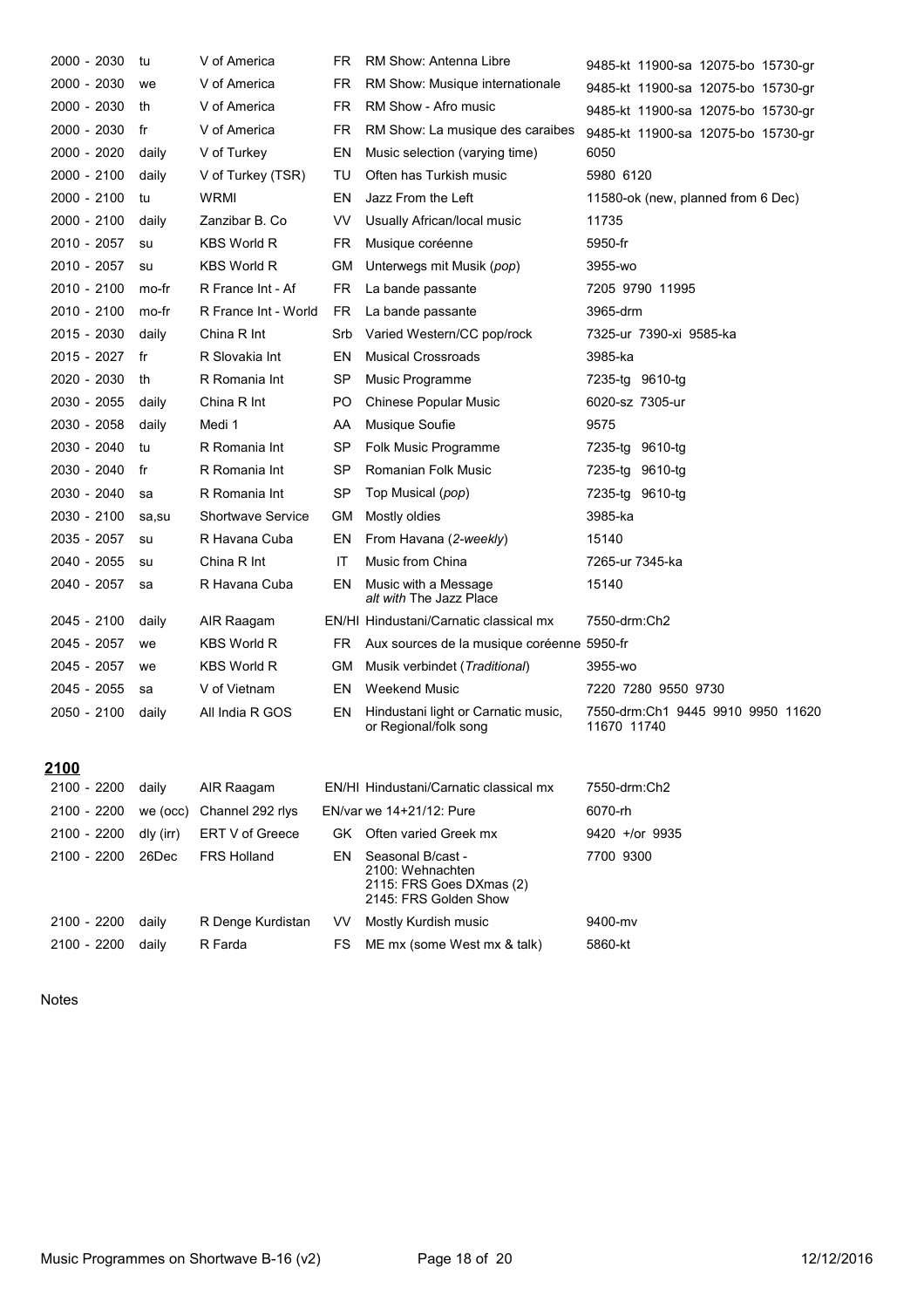| 2100 - 2200   | 25Dec       | SM Radio Int         | EN        | Special Xmas broadcast                                             | via Armenia - freg tbc                                         |
|---------------|-------------|----------------------|-----------|--------------------------------------------------------------------|----------------------------------------------------------------|
| 2100 - 2200   | fr          | V of America         | EN        | Music Time in Africa                                               | 6195-sa 15580-gr                                               |
| 2100 - 2156   | daily       | V of Turkey (TSR)    | TU        | Often has Turkish music                                            | 5980 6120                                                      |
| 2100 - 2200   | mo          | <b>WWCR</b>          | EN        | <b>Inspirations Across America</b>                                 | 9350 (Gospel Rock)                                             |
| 2105 - 2158   | sa          | Medi 1               | FR.       | Goldies (Mariam)                                                   | 9575                                                           |
| 2105 - 2158   | mo-th       | Medi 1               | <b>FR</b> | Les Nocturnes (Jawad)                                              | 9575                                                           |
| 2105 - 2158   | fr          | Medi 1               | FR.       | Generation Hashtag (Talk & Mx)                                     | 9575                                                           |
| 2105 - 2200   | mo          | V of America         | EN        | VOA1 - The Soul Lounge                                             | 6195-sa 15580-gr                                               |
| 2105 - 2200   | th          | V of America         | EN        | VOA1 - Top 20 countdown                                            | 6195-sa 15580-gr                                               |
| 2105 - 2200   | su          | V of America         | EN        | VOA1 - Country Hits USA                                            | 6195-sa 15580-gr                                               |
| 2105 - 2200   | tu,we,sa    | V of America         | EN        | VOA1 - The Hits                                                    | 6195-sa 15580-gr                                               |
| 2110 - 2200   | daily       | All India R GOS      | EN        | Hindustani classical or instrumental<br>music (various times/days) | 7550-drm:Ch1 9445 9910 9950 11620<br>11670 11740               |
| 2110 - 2157   | su          | <b>KBS World R</b>   | <b>FR</b> | Musique coréenne                                                   | 3955-wo                                                        |
| 2110 - 2200   | sa,su       | R France Int - Af    | <b>FR</b> | Musiques du monde                                                  | 7205 9790 11995                                                |
| 2110 - 2200   | sa,su       | R France Int - World | <b>FR</b> | Musiques du monde                                                  | 3965-drm                                                       |
| 2110 - 2200   | mo-fr       | R France Int - World | <b>FR</b> | <b>Couleurs Tropicales</b>                                         | 3965-drm                                                       |
| 2110 - 2127   | sa          | R Tirana             | EN        | <b>Folk Traditional Music</b>                                      | 7465                                                           |
| 2115 - 2130   | daily       | China R Int          | Srb       | Varied Western/CC pop/rock                                         | 7325-xi 7445ku                                                 |
| 2115 - 2127   | fr          | R Tirana             | EN        | Music (modern)                                                     | 7465                                                           |
| $2115 - 2127$ | we          | R Tirana             | EN        | Hits Through the Years                                             | 7465                                                           |
| 2120 - 2127   | th          | R Tirana             | EN        | Music (modern)                                                     | 7465                                                           |
| 2130 - 2200   | fr          | WRMI                 | EN        | <b>Blues Radio International</b>                                   | 13695-ok                                                       |
| 2133 - 2200   | mo-fr       | R France Int - Af    | FR.       | <b>Couleurs Tropicales</b>                                         | 7205 9790 11995                                                |
| $2145 - 2157$ | we          | <b>KBS World R</b>   | FR.       | Aux sources de la musique coréenne 3955-wo                         |                                                                |
| 2150 - 2157   | $m-f$ (irr) | V of America         |           | Hausa African music (irreg)                                        | 4940-sa 6040-sa 9765-wo 11850-bo<br>11900-sa 12075-sa 15730-bo |

# **------ ------ ------**

| 2200 - 2230 | daily     | AIR Raagam         |     | EN/HI Hindustani/Carnatic classical mx      | 7550-drm:Ch2       |
|-------------|-----------|--------------------|-----|---------------------------------------------|--------------------|
| 2200 - 2300 | we (occ)  | Channel 292 rlys   |     | EN/var we 14+21/12: Pure                    | 6070-rh            |
| 2200 - 2300 | dly (irr) | ERT V of Greece    |     | GK Often varied Greek mx                    | $9420 +$ /or 9935  |
| 2200 - 2300 | 17Dec     | European Music R   | EN. | 40 <sup>th</sup> Birthday transmission      | 7490-wbcg (17 Dec) |
| 2200 - 2230 | 26Dec     | <b>FRS Holland</b> | EN. | Seasonal B/cast - FRS Golden Show 7700 9300 |                    |
| 2200 - 2300 | daily     | R Farda            | FS  | ME mx (some West mx & talk)                 | 5860-kt            |
| 2200 - 2220 | daily     | V of Turkey        | EN. | Music selection (varying time)              | 9610-ks 11770-ks   |
| 2200 - 2300 | su        | <b>WBCQ</b>        | EN  | Marion's Attic                              | 7490               |
| 2200 - 2300 | fr        | <b>WBCQ</b>        | EN. | <b>Behaviour Night</b>                      | 7490               |
| 2200 - 2330 | sa        | <b>WWCR</b>        | EN  | <b>Musical Memories</b>                     | 6115               |
| 2210 - 2257 | su        | <b>KBS World R</b> | EN. | K-Pop Interactive                           | 11810              |
| 2215 - 2358 | fr-su     | Medi 1             | FR. | Deep Sunset (Amna)                          | 9575               |
|             |           |                    |     |                                             |                    |